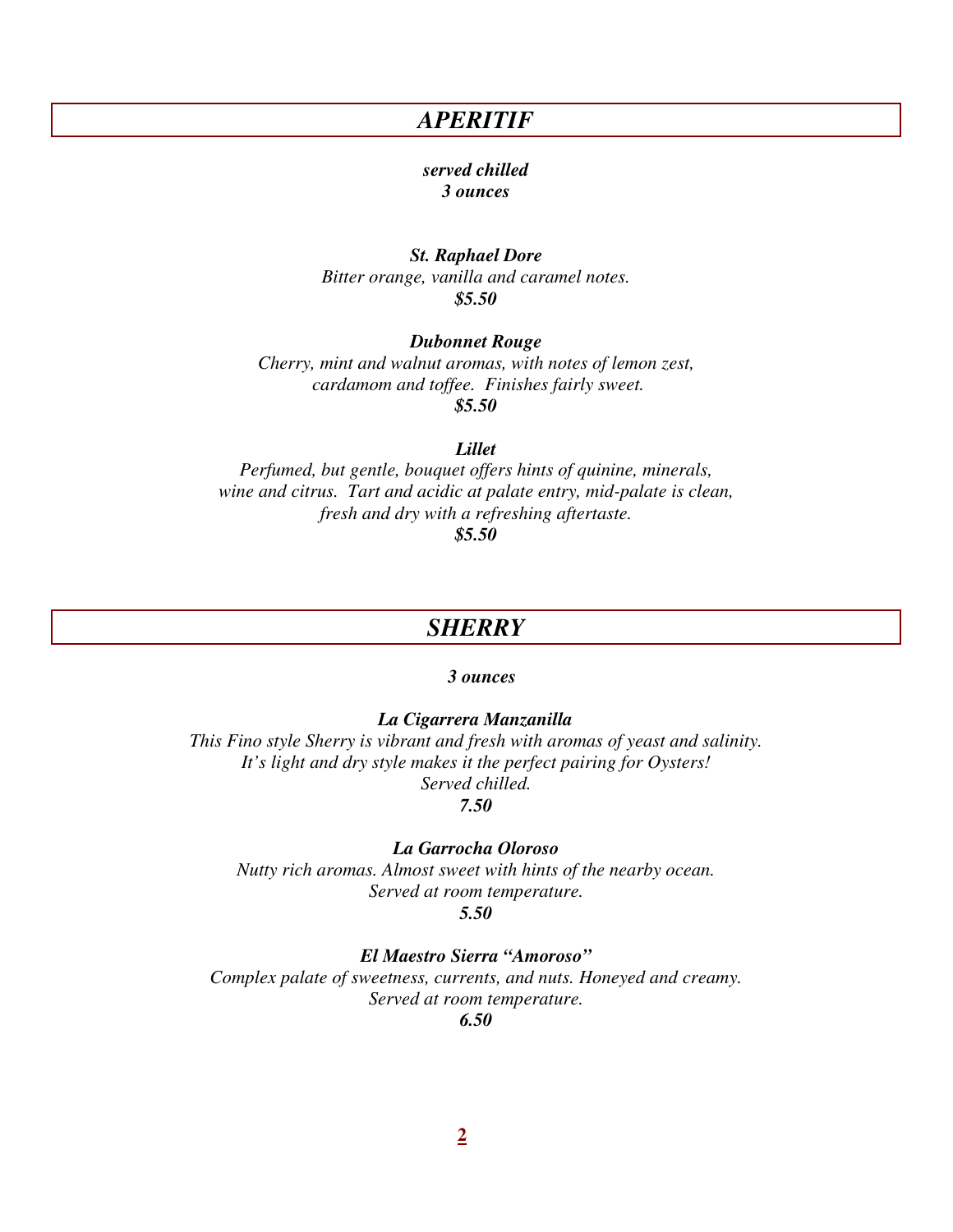# *WINES BY THE GLASS*

### *6 ounce pour*

|                                 | <b>WHITE WINE</b>                                                      |                                                                                                               |                               |            |
|---------------------------------|------------------------------------------------------------------------|---------------------------------------------------------------------------------------------------------------|-------------------------------|------------|
|                                 | <i>*Sauvignon Blanc</i>                                                | <b>Momo</b>                                                                                                   | <b>New Zealand</b>            | 2014/11.00 |
|                                 |                                                                        | Citrus-like aromas with herbaceous notes and crisp minerality.                                                |                               |            |
|                                 | <i>*Muscadet Sevre et Maine St. Martin</i>                             |                                                                                                               | <b>France</b>                 | 2014/8.50  |
|                                 | Dry, firm, clean and refreshing.                                       |                                                                                                               |                               |            |
|                                 | <i>*Pinot Gris</i>                                                     | <b>King Estate</b>                                                                                            | <b>Oregon</b>                 | 2015/10.50 |
|                                 |                                                                        | Ripe honeydew melon and pear flavors with a long and lively crisp finish.                                     |                               |            |
|                                 | <b>Riesling</b>                                                        | <b>Kung Fu Girl</b>                                                                                           | Columbia Valley               | 2015/8.    |
|                                 |                                                                        | White stone fruit, Fuji apple and lime with a long minerally finish.                                          |                               |            |
|                                 | Chardonnay                                                             | <b><i>K</i></b> Dunham Cellars                                                                                | Walla Walla                   | 2014/12.50 |
|                                 |                                                                        | Ripe, delicate tropical fruit balanced with a bright, lively acidity.                                         |                               |            |
|                                 | <b>Vinho Verde</b>                                                     | <b>Toucas</b>                                                                                                 | Portugal                      | 2015/8.    |
|                                 |                                                                        | Lightly effervescent with notes of bright citrus and lime zest. High acidity.                                 |                               |            |
|                                 |                                                                        |                                                                                                               |                               |            |
|                                 |                                                                        |                                                                                                               |                               |            |
|                                 | <b>Garnacha</b>                                                        | <b>Tres Picos</b>                                                                                             | <b>Spain</b>                  | 2014/9.50  |
|                                 |                                                                        | Full-bodied with aromas and flavors of dark fruits with a spicy finish.                                       |                               |            |
|                                 |                                                                        | <b>Balboa</b>                                                                                                 |                               |            |
|                                 | <b>Cabernet Sauvignon</b>                                              | Powerful, yet elegant. This wine exhibits notes of black currant and clove and has lovely balance.            | Walla Walla Valley 2014/12.50 |            |
|                                 |                                                                        |                                                                                                               |                               |            |
|                                 | <b>Bordeaux</b><br>Rich and juicy with black fruits and fresh acidity. | <b>Petit Manou</b>                                                                                            | <b>France</b>                 | 2011/12.50 |
|                                 |                                                                        |                                                                                                               |                               |            |
|                                 | <b>Red Blend</b>                                                       | <b>Apex - The Catalyst</b><br>Ripe black cherry and cassis flavors wrapped in a soft, velvety texture.        | Columbia Valley               | 2013/9.    |
| <b>RED WINE</b>                 |                                                                        |                                                                                                               |                               |            |
|                                 | <b>Pinot Noir</b>                                                      | <b>Erath - Resplendent</b><br>A captivating, velvety Pinot Noir with rich berry flavors and spicy wood tones. | <b>Oregon</b>                 | 2015/12 .- |
|                                 |                                                                        |                                                                                                               |                               |            |
|                                 |                                                                        | <b>Domaine Sorin</b><br>Graceful and refreshing with a nose of wild strawberries. Only subtly sweet.          | <b>France</b>                 | 2015/8.    |
| <b>ROSE</b><br><b>SPARKLING</b> |                                                                        | <b>Dibon</b>                                                                                                  | <b>Spain</b>                  | NV/9.-     |

*\* Compliments our* Oysters on the Half Shell *!*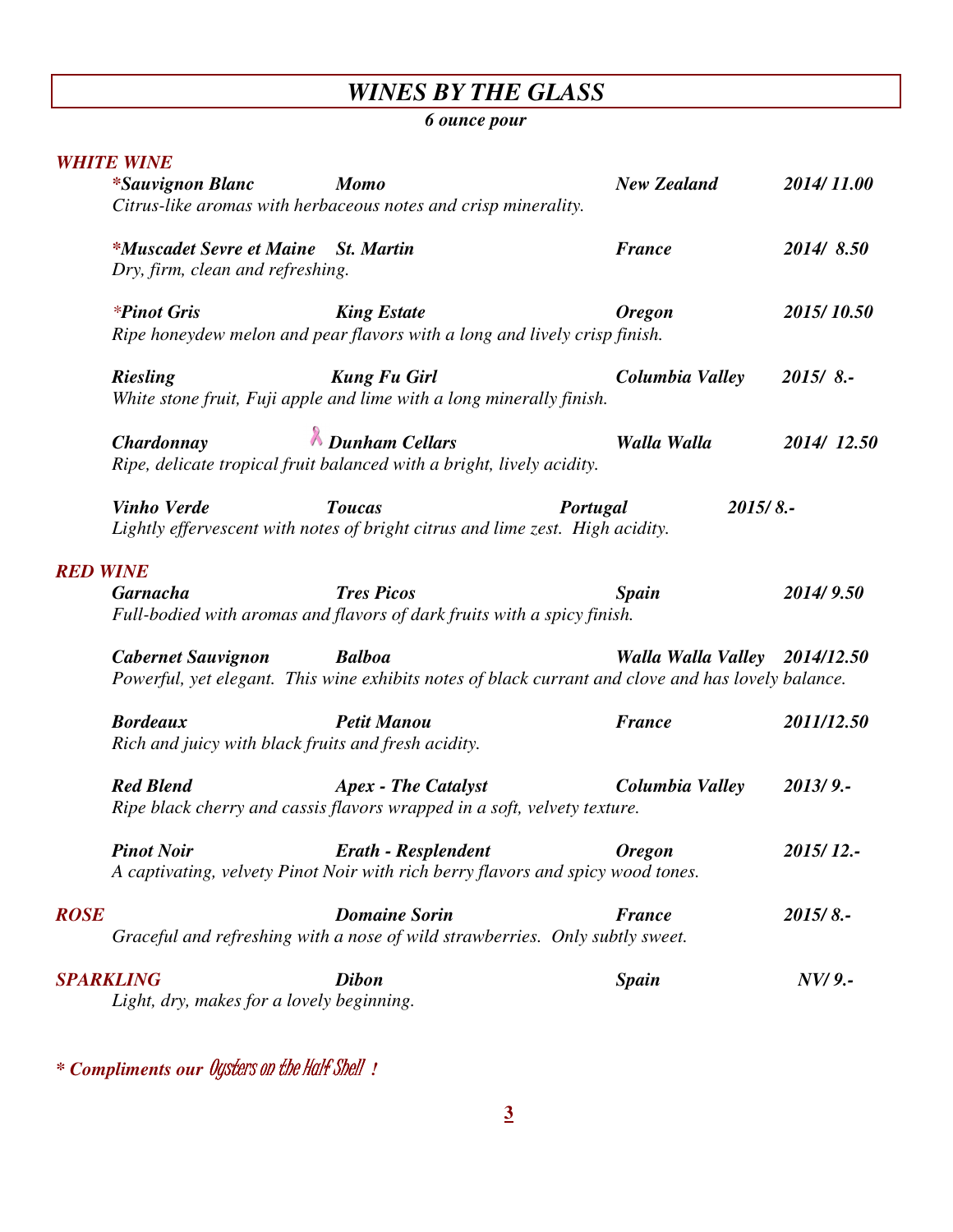| <b>PYRAMID - HAYWIRE HEFEWEIZEN</b><br>Smooth body and a cloudy golden color. Crisp, refreshing, unfiltered for extra flavor.                | <b>SEATTLE, WA</b>    | 5.25 |
|----------------------------------------------------------------------------------------------------------------------------------------------|-----------------------|------|
| <b>LEFT HAND BREWING - MILK STOUT</b><br>Roasted malt and coffee flavors build the foundation of this creamy sweet Stout.                    | LONGMONT, CO          | 5.25 |
| <b>DESCHUTES - MIRROR POND PALE ALE</b><br>Uses generous quantities of Cascade hops, offering a lush floral aroma with a balanced malt body. | <b>BEND, OR</b>       | 5.25 |
| LAURELWOOD – FREE RANGE RED<br>Medium bodied with caramel sweetness and fresh hop flavor.                                                    | PORTLAND, OR          | 5.25 |
| NINKASI - TOTAL DOMINATION IPA<br>Medium bodied, fresh, citrusy, and punishingly bitter!                                                     | <b>EUGENE, OR</b>     | 5.25 |
| KULSHAN - IPA<br>Light gold, soft on the palate with aromas of light pine and citrus.                                                        | <b>BELLINGHAM, WA</b> | 5.25 |

### *ORVAL TRAPPIST ALE*

*A Belgium Monastery with beer making dating back to 1628. Intensely aromatic with a pronounced hoppy aroma and extra dry taste. BELGIUM - 8.95* 

| <b>TRUMER - GERMAN STYLE PILSNER</b><br>Distinct hops flavor, high carbonation and light body. Very refreshing.                    | <b>BERKELEY, CA</b>      | 5.25 |
|------------------------------------------------------------------------------------------------------------------------------------|--------------------------|------|
| <b>ANCHOR STEAM - STEAM</b><br>Deep amber color, thick, creamy head and rich flavor.                                               | <b>SAN FRANCISCO, CA</b> | 5.25 |
| <b>MOOSEHEAD LAGER</b><br>Light and refreshing. Great for a hot summer day.                                                        | NB, CANADA               | 5.25 |
| <b>SCHOFFERHOFER - GRAPEFRUIT HEFEWEIZEN</b><br>A refreshing unfiltered German Hefeweizen blended with sweet and tangy grapefruit. | <b>GERMANY</b>           | 5.25 |
| <b>ERDINGER - NON-ALCOHOLIC</b><br>Big, clean hoppy nose. Brilliant golden color.                                                  | <b>GERMANY</b>           | 5.25 |
| <b>ANTHEM - HARD APPLE CIDER</b><br>A semi-dry cider with tart acidity and a clean, fruit forward finish.                          | <b>SALEM, OR</b>         | 6.95 |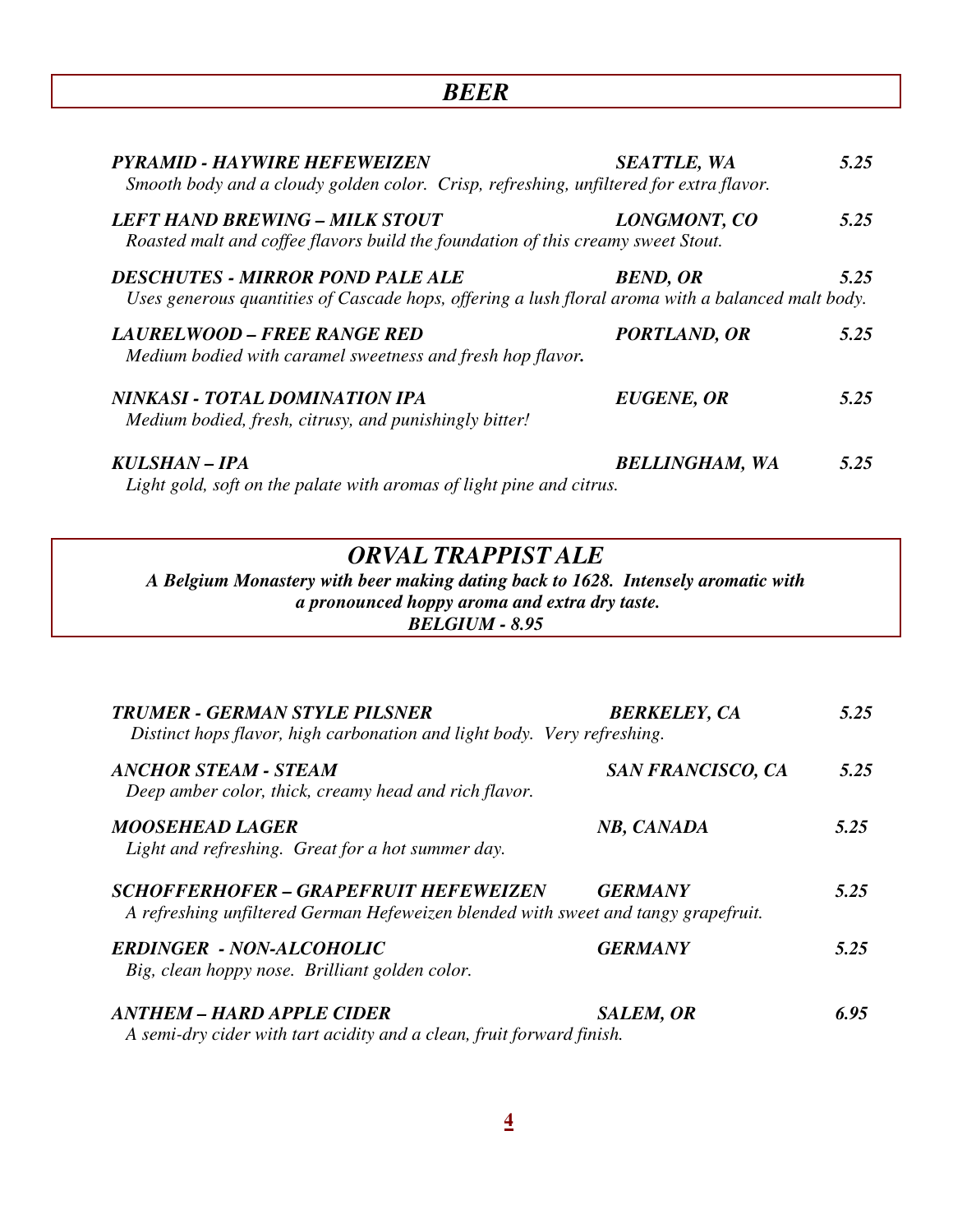# *CHAMPAGNE & SPARKLING WINE*

### *CHAMPAGNE*

#### *NON-VINTAGE*

| 51         | Veuve Cliquot Ponsardin - Brut "Yellow Label" |             | $9.5 -$ |
|------------|-----------------------------------------------|-------------|---------|
| 5IH        | Veuve Cliquot Ponsardin - Brut "Yellow Label" | half bottle | $53. -$ |
| 54H        | Billecart-Salmon Brut Rose                    | half bottle | $80. -$ |
| 55S        | Nicolas Feuillate - Brut                      | split       | $27. -$ |
| 56         | Moet & Chandon - Imperial                     |             | 87.-    |
| <i>56H</i> | Moet & Chandon - Imperial                     | half bottle | $50. -$ |
|            |                                               |             |         |

| 59  | Laurent - Brut Rose                               | $92 -$  |
|-----|---------------------------------------------------|---------|
| 60  | Taittinger - Brut La Francaise                    | $70. -$ |
|     | half bottle<br>60H Taittinger - Brut La Francaise | $55. -$ |
| 61. | Perrier-Jouet - Grand Brut                        | 88. -   |
| 62  | Louis Roederer - Brut Premier                     | $95 -$  |

#### *VINTAGE*

| 63 | Louis Roederer - Cristal                            | 2005 | 297.-    |
|----|-----------------------------------------------------|------|----------|
| 64 | Taittinger - Comtes De Champagne - Blancs de Blancs | 2005 | $227. -$ |
| 65 | Nicolas Feuillate - Brut "Palms d'Or"               | 2002 | 164.-    |
| 66 | Moet & Chandon - Dom Perignon                       | 2003 | $207 -$  |
| 67 | Veuve Clicquot - Brut "La Grande Dame"              | 2004 | $227 -$  |
| 68 | Perrier-Jouet - Belle Epoque                        | 2006 | $227 -$  |

### *SPARKLING*

| 69         | Roederer Estate - Brut Rose                  |                 |             | $62 -$                                                                                       |
|------------|----------------------------------------------|-----------------|-------------|----------------------------------------------------------------------------------------------|
| 71         | Prosecco – Malibran Brut                     | Italy           |             | $31. -$                                                                                      |
| 73         | Prosecco - Montelliana Treviso Extra Dry     | Italy           |             | $24. -$                                                                                      |
| 74         | Asti Spumante - Martini & Rossi              | Italy           |             | $36. -$                                                                                      |
| <i>76H</i> | Santa Margherita - Prosecco                  | Italy           | half bottle | $33. -$                                                                                      |
| 75         | Mumm Napa- Cuvee M                           | Napa Valley, CA |             | $46. -$                                                                                      |
| 77         | Elk Cove - Brut Rose "La Boheme"             |                 |             | $77. -$                                                                                      |
| 79         | Roederer Estate - Brut                       |                 |             | $49. -$                                                                                      |
| 80         | Domaine Carneros by Taittinger - Brut / 2011 | Napa Valley, CA |             | $55. -$                                                                                      |
| 82         | $Argyle - Brut / 2011$                       |                 |             | $50. -$                                                                                      |
| 83         | Poema - Cava                                 | Spain           |             | $26. -$                                                                                      |
| 84         | $Dibon-Cava$                                 | Spain           |             | $31 -$                                                                                       |
|            |                                              |                 |             | Anderson Valley, CA<br>Willamette Valley. OR<br>Anderson Valley, CA<br>Willamette Valley, OR |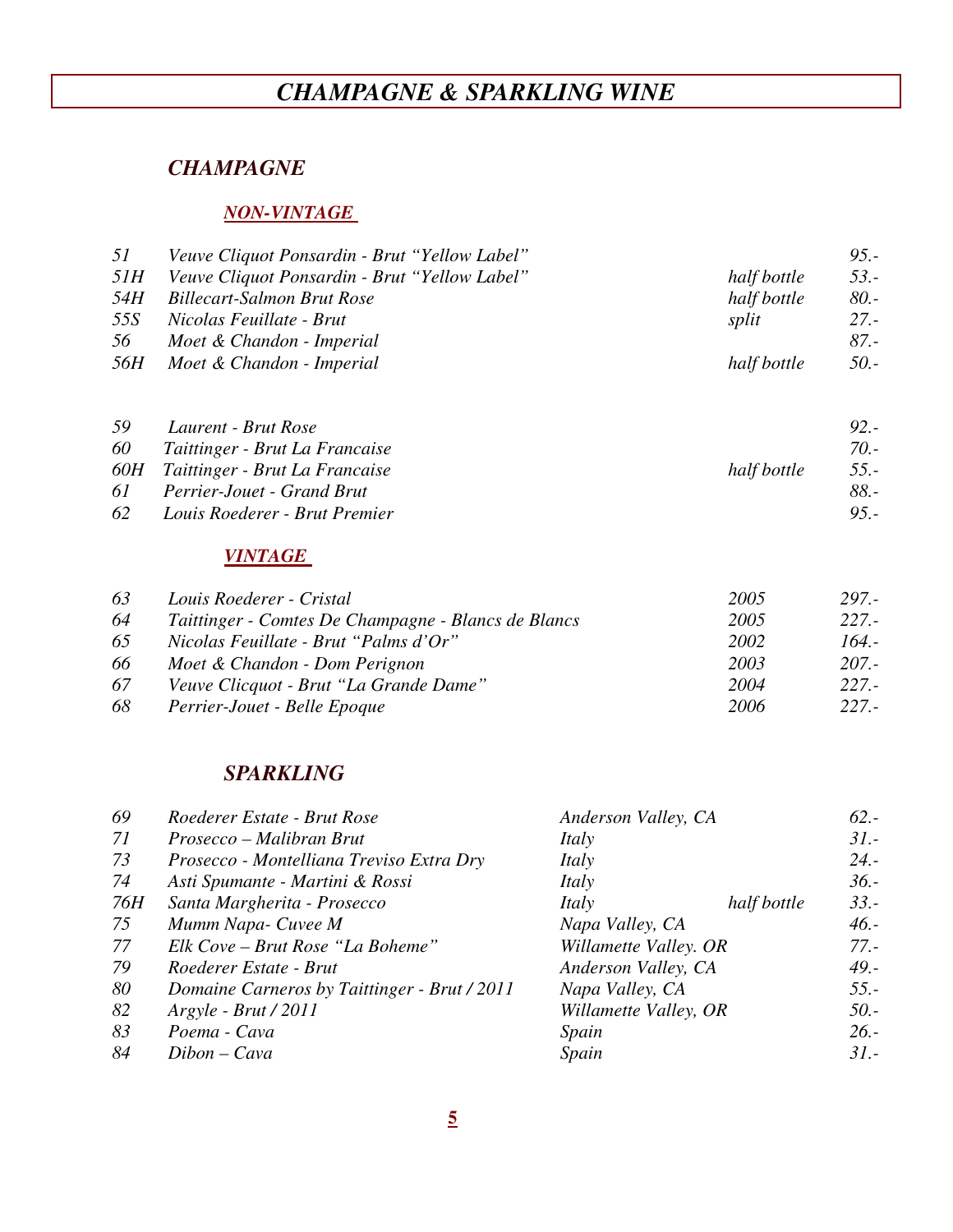# *HALF BOTTLES*

### **WHITE WINE**

#### *MISCELLANEOUS WHITES*

| 100 | Pinot Grigio                     | Santa Margarita   | Italy             | $2012/32$ . |
|-----|----------------------------------|-------------------|-------------------|-------------|
| 101 | <b>Pinot Gris</b>                | Adelsheim         | Willamette Valley | $2014/24$ . |
| 102 | Sauvignon Blanc                  | Frog's Leap       | Napa Valley       | 2015/30.    |
| 106 | Sauvignon Blanc                  | Kim Crawford      | New Zealand       | $2014/23$ . |
| 103 | Sancerre                         | Andre Vatan       | Loire Valley      | $2013/33$ . |
| 104 | <i>Sancerre</i>                  | <i>Bourgeois</i>  | Loire Valley      | $2014/24$ . |
| 108 | $Riesling-Poet's Leap$           | Longshadows       | Columbia Valley   | $2014/26$ . |
|     | <b>CHARDONNAY</b>                |                   |                   |             |
| 105 | Chardonnay                       | Ch. Ste. Michelle | Columbia Valley   | 2014/18.    |
| 107 | Chablis                          | William Fevre     | France            | $2014/50$ . |
| 109 | Chardonnay                       | Grgich Hills      | Napa Valley       | $2012/54$ . |
| 111 | Chardonnay - Russian River Ranch | Sonoma Cutrer     | Sonoma            | $2014/26$ . |
|     | <b>ROSE</b>                      |                   |                   |             |
| 112 | <b>Bandol Rose</b>               | Domaine Tempier   | France            | $2013/50$ . |
|     |                                  |                   |                   |             |

### **RED WINE**

|     | <b>PINOT NOIR</b>                           |                   |               |
|-----|---------------------------------------------|-------------------|---------------|
| 114 | Ken Wright - Abbott Claim                   | Willamette Valley | $2010/62$ .   |
| 116 | Ken Wright - Shea                           | Willamette Valley | $2010/62$ .   |
| 117 | La Crema                                    | Sonoma            | 2013/31.-     |
| 119 | Domaine Serene - Evenstad Reserve           | Willamette Valley | 2010/71.-     |
|     | <b>CABERNET SAUVIGNON</b>                   |                   |               |
| 123 | BV                                          | Napa Valley       | 2012/29.-     |
| 124 | Woodward Canyon - Artist Series #22         | Washington        | $2013/65$ .   |
| 125 | Clos Du Val                                 | Napa Valley       | 2011/38.-     |
| 126 | <b>Marston Family</b>                       | Napa Valley       | 2003/87.-     |
| 127 | L'Ecole No 41                               | Columbia Valley   | 2013/40.      |
| 128 | Rombauer                                    | Napa Valley       | 2012/69.-     |
|     | <b>MISCELLANEOUS REDS</b>                   |                   |               |
| 129 | Sangiovese - Chianti Classico / Vignamaggio | Italy             | $2009/42$ .   |
| 130 | Brunello di Montalcino - Altesino           | Italy             | 2009/78.-     |
| 132 | Zinfandel - Seghesio                        | Sonoma County     | 2013/36.      |
| 134 | Gamay / Morgon - Lapierre                   | France            | $2010/43$ .   |
| 135 | Mourvedre - Domaine Tempier Bandol          | France            | 2011/60.-     |
| 136 | <b>Buty</b> - Merlot / Cabernet Franc       | Columbia Valley   | $2011/60$ .   |
| 137 | Syrah - L'Ecole                             | Columbia Valley   | $2012 / 31$ . |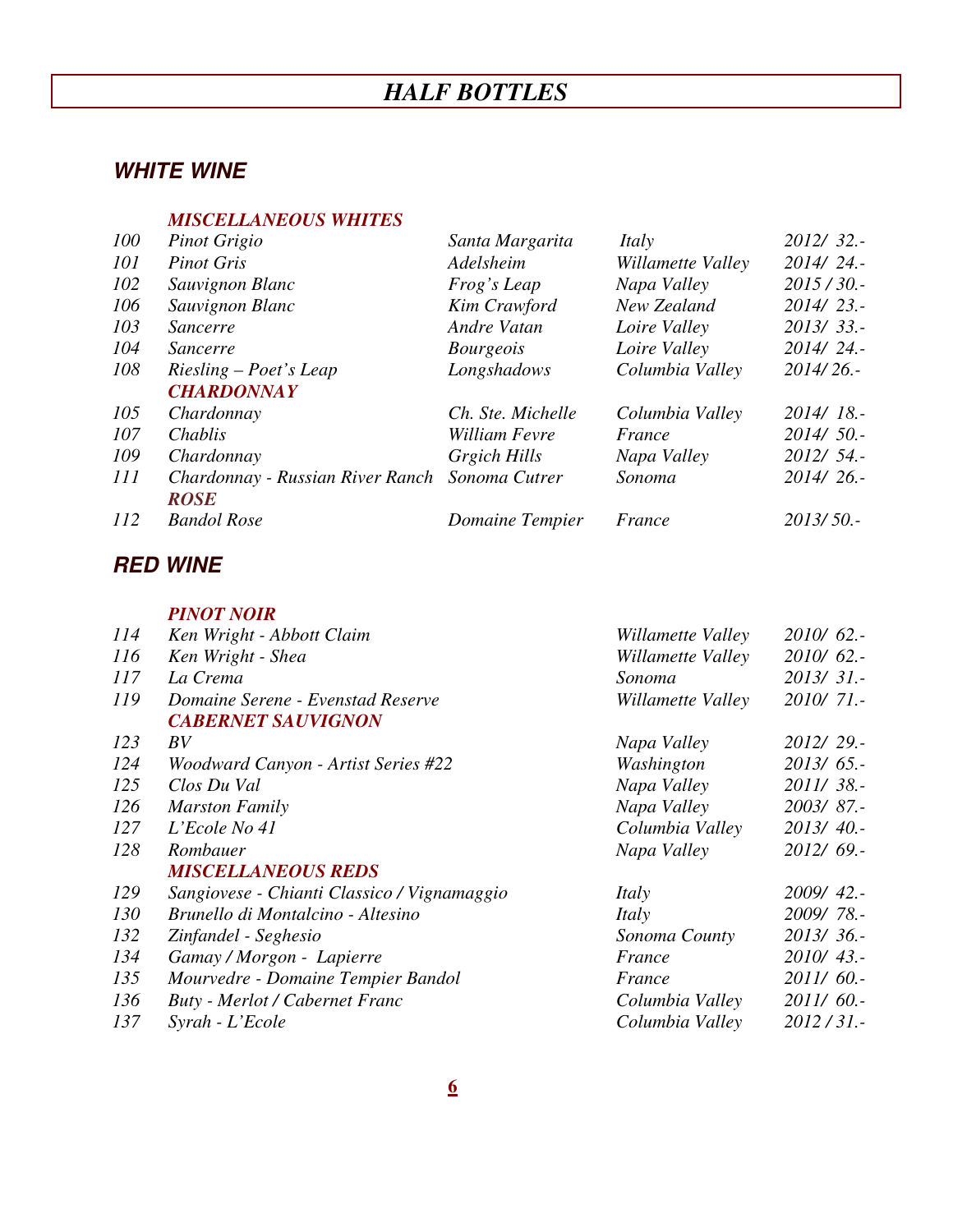# *SAUVIGNON BLANC*

#### *WASHINGTON*

| 155 | Chateau Ste. Michelle - Horse Heaven Hills | Columbia Valley    | $2015/33$ . |
|-----|--------------------------------------------|--------------------|-------------|
| 156 | <b>Matthews</b>                            | Columbia Valley    | 2014/47.    |
| 158 | Woodward Canyon                            | Walla Walla Valley | $2014/65$ . |
|     | <b>FRANCE</b>                              |                    |             |
| 164 | Touraine – Paul Buisse                     | Loire Valley       | 2014/30.    |
| 165 | Sancerre - Domaine Daulny                  | Loire Valley       | 2015/49.    |
| 166 | Sancerre – Domaine Andre Vatan             | Loire Valley       | $2015/58$ . |
| 167 | Quincy - Henri Bourgeois Haute Victoire    | Loire Valley       | $2014/43$ . |
| 168 | Pouilly Fume - de Ladoucette               | Loire Valley       | 2011/81.-   |
|     | <b>CALIFORNIA</b>                          |                    |             |
| 176 | Duckhorn                                   | Napa Valley        | $2013/63$ . |
| 178 | Grgich Hills                               | Napa Valley        | 2013/67.-   |
| 180 | Spottswoode                                | Napa Valley        | 2012/78.-   |
|     | <b>NEW ZEALAND</b>                         |                    |             |
| 194 | Kim Crawford                               | <b>Marlborough</b> | $2015/42$ . |
| 195 | Starborough                                | <b>Marlborough</b> | 2015/36.-   |
| 196 | Cloudy Bay                                 | <b>Marborough</b>  | 2015/65.-   |
| 197 | Momo                                       | Marlborough        | 2014/36.-   |
| 198 | Clos Henri - Petit Clos                    | <b>Marlborough</b> | 2015/54.-   |
|     |                                            |                    |             |

# *PINOT GRIS - PINOT GRIGIO*

#### *OREGON / WASHINGTON*

| 201        | <b>King Estate</b>              | Oregon            | $2012/36$ . |
|------------|---------------------------------|-------------------|-------------|
| 203        | Eola Hills                      | Willamette Valley | $2014/31$ . |
| 208        | Erath                           | Oregon            | $2014/29$ . |
| 209        | Columbia Crest                  | Columbia Valley   | 2013/27.    |
| <i>211</i> | Elk Cove                        | Willamette Valley | 2015/45.    |
|            | <b>FRANCE</b>                   |                   |             |
| 215        | Domaine Trimbach - Reserve      | Alsace            | $2011/56$ . |
| 216        | Lucien Albrecht - Cuvee Romanus | Alsace            | 2009/45.    |
|            | <b>ITALY/CALIFORNIA</b>         |                   |             |
| 222        | Santa Margherita                | Italy             | $2015/61$ . |
| 223        | Pighin                          | Italy             | 2013/39.    |
| 235        | Etude                           | Carneros          | $2006/50$ . |
|            |                                 |                   |             |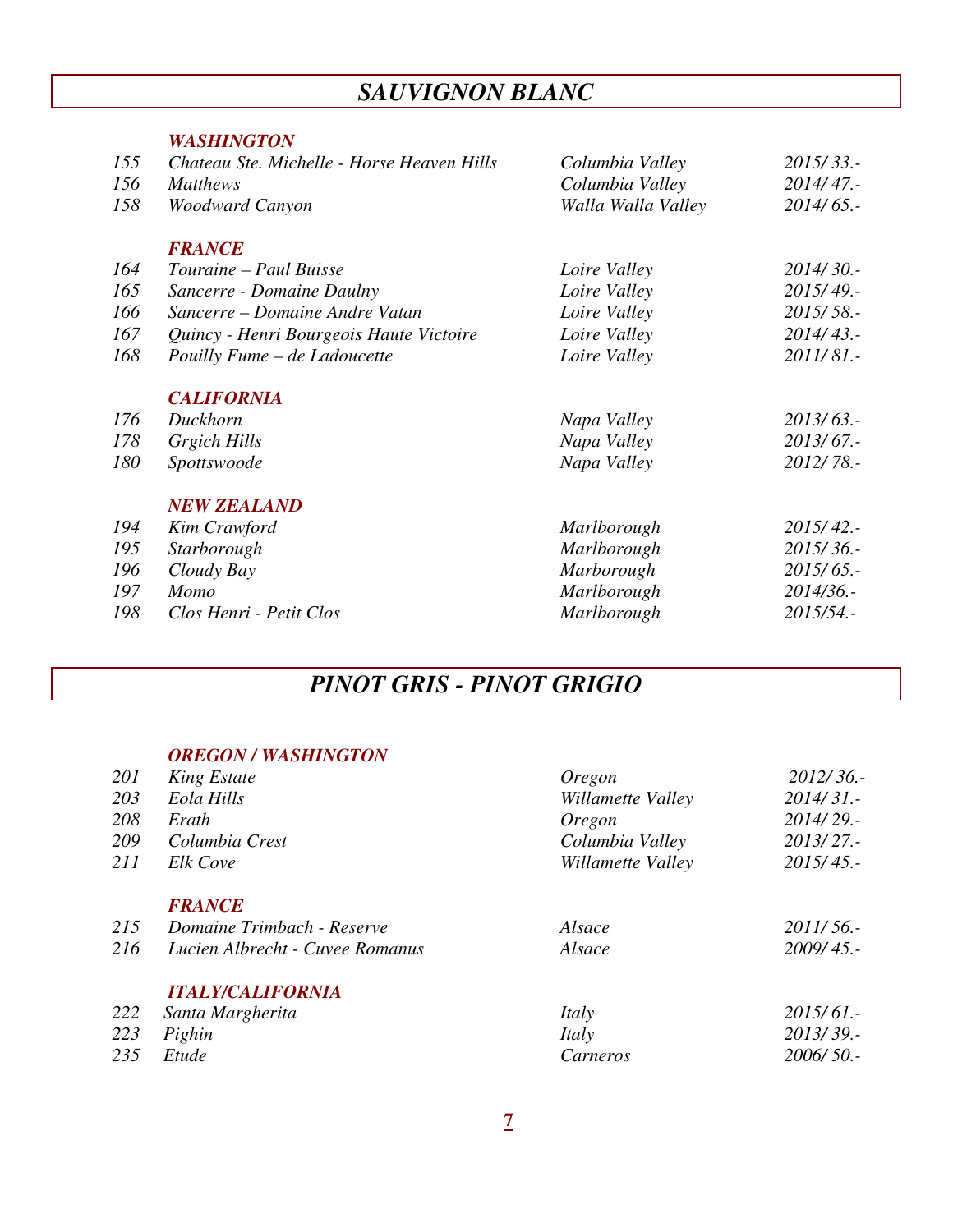|     |                                                                                                 | <b>RIESLING</b>          |                   |             |
|-----|-------------------------------------------------------------------------------------------------|--------------------------|-------------------|-------------|
|     | <b>WASHINGTON /OREGON</b>                                                                       |                          |                   |             |
| 251 | Trust                                                                                           |                          | Columbia Valley   | 2011/38.-   |
| 252 | Chateau Ste. Michelle - Eroica                                                                  |                          | Columbia Valley   | 2014/34.-   |
| 253 | Chateau St. Michelle - Dry                                                                      |                          | Columbia Valley   | 2014/19-    |
| 254 | Elk Cove                                                                                        |                          | Willamette Valley | 2013/36.-   |
| 255 | Dunham Riesling - Lewis Vineyard                                                                |                          | Columbia Valley   | 2012/48 .-  |
| 256 | Charles Smith - Kung Fu Girl                                                                    |                          | Columbia Valley   | 2013/29.-   |
|     | <b>GERMANY</b>                                                                                  |                          |                   |             |
|     | $QbA$ - Dry to semi-sweet                                                                       |                          |                   |             |
| 258 | Schloss Vollrads                                                                                |                          | Rheingau          | 2014/41.-   |
|     | <b>Kabinett</b> - Light and low in alcohol with medium dry sweetness.                           |                          |                   |             |
| 259 | Leitz Weingut / Rudesheimer Klosterlay                                                          |                          | Rheingau          | 2011/47.-   |
|     | <b>Spatlese</b> - Literally 'late harvest'. More body and intensity, ranging from medium-dry to |                          |                   |             |
|     | medium-sweet.                                                                                   |                          |                   |             |
| 267 | Kruger-Rumpf / Munsterer Dautenpflanzer                                                         |                          | <b>Nahe</b>       | 1998/76.-   |
| 268 | Kruger-Rumpf / Munsterer Dautenpflanzer                                                         |                          | Nahe              | 2003/76.-   |
| 269 | Joh. Jos. Prum / Wehlener Sonneruhr                                                             |                          | Mosel             | 2003/102 .- |
|     | <b>FRANCE</b>                                                                                   |                          |                   |             |
| 292 | Riesling - Herrenweg de Turckheim / Zind-Humbrecht                                              |                          | Alsace            | 2004/82 .-  |
| 293 | Riesling Reserve - Dry / Gustave Lorentz                                                        |                          | Alsace            | $2013/52$ . |
|     |                                                                                                 | <b>CHENIN BLANC</b>      |                   |             |
| 303 | Chenin Blanc                                                                                    | Les Pouches              | Loire Valley      | 2014/24.-   |
| 304 | Vouvray                                                                                         | Laurent Kraft            | Loire Valley      | $2013/43$ . |
| 306 | Vouvray                                                                                         | Vigneau-Chevneau         | Loire Valley      | 2012/ 50.-  |
| 307 | Chenin Blanc                                                                                    | <b>Graham Beck</b>       | South Africa      | 2014/35.-   |
| 308 | Chenin Blanc                                                                                    | <b>Waitsburg Cellars</b> | Washington        | 2014/33.-   |
|     |                                                                                                 | <b>GEWURZTRAMINER</b>    |                   |             |
| 314 | Fetzer                                                                                          | California               |                   | 2014/22 .-  |
| 315 | Gundlach Bundschu                                                                               | Sonoma                   |                   | 2012/46.-   |
| 322 | Trimbach                                                                                        | Alsace                   |                   | 2004/81 .-  |
|     |                                                                                                 | <b>MUSCADET</b>          |                   |             |

|     | Muscadet - Sevre et Maine - Sur Lie / Domaine Claude Branger | $2013/41$ . |
|-----|--------------------------------------------------------------|-------------|
|     | Muscadet - Sevre et Maine – Sur Lie / Domaine Le Fay d'Homme | 2013/33.    |
| 329 | Muscadet - Sevre et Maine - Sur Lie / Domaine Saint Martin   | $2012/33$ . |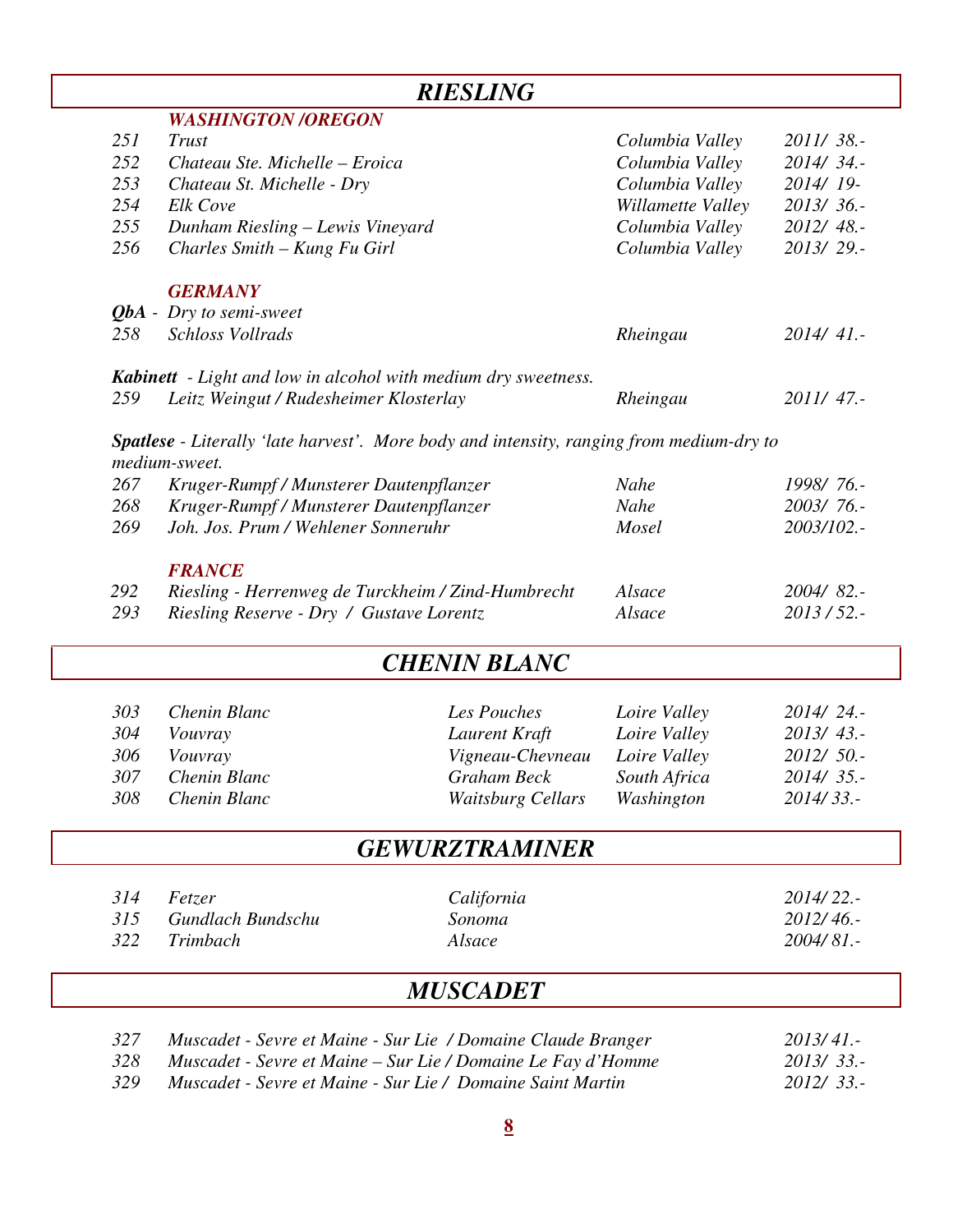| <b>SEMILLON</b>   |                                                                                                              |                                                    |               |                                       |  |
|-------------------|--------------------------------------------------------------------------------------------------------------|----------------------------------------------------|---------------|---------------------------------------|--|
| 330<br>331<br>332 | $L$ ' Ecole No 41<br>Buty<br>60% Semillon / 19 % Sauvignon Blanc / 21% Muscadelle<br>Torbreck - Woodcutter's | Columbia Valley<br>Walla Walla Valley<br>Australia |               | 2014/32.-<br>$2014/60$ .<br>2009/47.- |  |
|                   |                                                                                                              | <i>VIOGNIER</i>                                    |               |                                       |  |
|                   |                                                                                                              |                                                    |               |                                       |  |
| 335               | Yalumba "Y"                                                                                                  | South Australia                                    |               | $2014/31$ .                           |  |
| 336               | Condrieu - Guigal                                                                                            | France                                             |               | 2012/112.-                            |  |
| 339               | Cougar Crest                                                                                                 | Walla Walla Valley                                 |               | 2014/36.-                             |  |
| 340               | <b>K</b> Vintners                                                                                            | Columbia Valley                                    |               | 2015/58.-                             |  |
| 341               | William Church                                                                                               | Columbia Valley                                    |               | 2015/46.                              |  |
|                   |                                                                                                              | <b>PINOT BLANC</b>                                 |               |                                       |  |
| 344               | Torii Mor                                                                                                    | Rogue Valley                                       |               | 2014/36.-                             |  |
| 345               | St. Innocent                                                                                                 | Willamette Valley                                  |               | 2013/47.                              |  |
| 346               | Ken Wright                                                                                                   | Columbia Valley                                    |               | 2012/60.-                             |  |
|                   |                                                                                                              | <b>ALBARINO</b>                                    |               |                                       |  |
| 353               | <b>Barnard Griffin</b>                                                                                       | Columbia Valley, WA                                |               | 2013/45.-                             |  |
| 354               | Abacela                                                                                                      | Umpqua Valley, OR                                  |               | 2015/37.-                             |  |
| 355               | La Cana                                                                                                      | Rias Baixas, Spain                                 |               | 2013/38.-                             |  |
| 356               | <b>Burgans</b>                                                                                               | Rias Baixas, Spain                                 |               | $2014/31$ .                           |  |
|                   |                                                                                                              | <b>REGIONAL WHITE WINES</b>                        |               |                                       |  |
|                   | <b>FRANCE</b>                                                                                                |                                                    |               |                                       |  |
| 363               | Cotes-du-Rhone Blanc                                                                                         | Guigal                                             | Rhone Valley  | 2013/36.                              |  |
|                   | <b>AUSTRIA</b>                                                                                               |                                                    |               |                                       |  |
| 370               | Gruner Veltliner                                                                                             | Laurenz V.                                         | Kamptal       | 2013/35.-                             |  |
| 371               | Gruner Veltliner<br><b>ITALY</b>                                                                             | Felsner                                            | Kremstal      | 2014/31.-                             |  |
| 372               | Santa Cristina Orvieto                                                                                       | Salviano                                           | Umbria        | $2012/31$ .                           |  |
| 373               | Grechetto                                                                                                    | Arnaldo Caprai                                     | Colli Martani | 2013/42.-                             |  |
| 374               | Soave                                                                                                        | <b>Bertani</b>                                     | Veneto        | 2011/39.-                             |  |
|                   | <b>ARGENTINA</b>                                                                                             |                                                    |               |                                       |  |
| 375               | <b>Torrontes</b>                                                                                             | Anka                                               | Salta         | 2012/33.-                             |  |
|                   | <b>CALIFORNIA</b>                                                                                            |                                                    |               |                                       |  |
| 377               | Espirit de Beaucastel<br><b>OREGON</b>                                                                       | Tablas Creek                                       | Paso Robles   | 2009/82.-                             |  |
| 378               | Pistoleta                                                                                                    | Quady North                                        | Rogue Valley  | $2014/33$ .                           |  |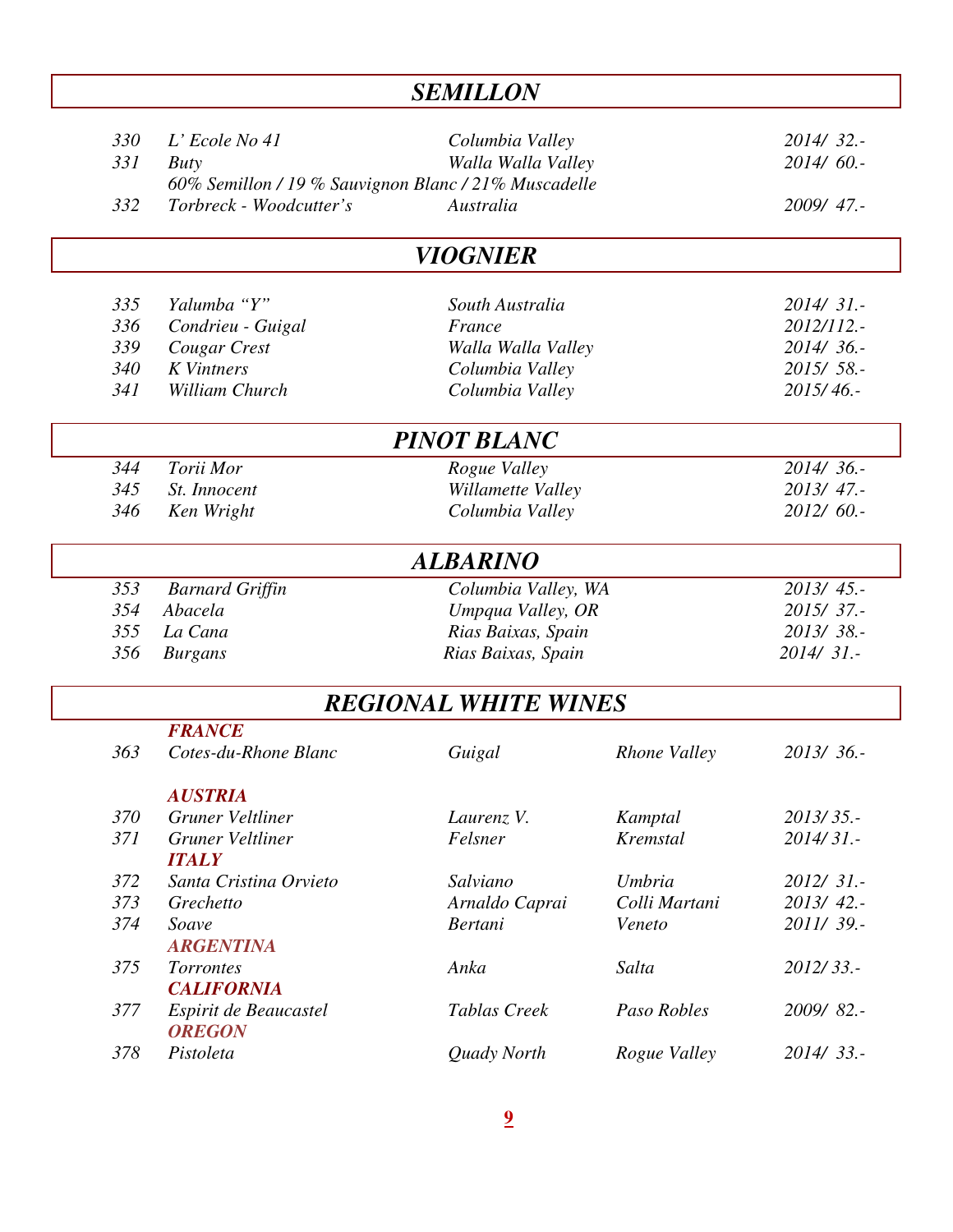# *NORTHWEST CHARDONNAY*

#### *WASHINGTON*

| 400 | Columbia Crest - Grand Estates              | Columbia Valley | 2013/27.    |
|-----|---------------------------------------------|-----------------|-------------|
| 402 | <b>Gordon Brothers</b>                      | Columbia Valley | $2014/33$ . |
| 405 | <b>Buty</b> - Conner Lee                    | Columbia Valley | 2012/86.-   |
| 406 | <b>Three Rivers- Steel</b>                  | Columbia Valley | 2013/31.-   |
| 407 | $L$ 'Ecole No 41                            | Columbia Valley | 2015/50.    |
| 408 | <b>Barnard Griffin</b>                      | Washington      | $2013/23$ . |
| 409 | Milbrandt "Estates"                         | Columbia Valley | 2011/38 .-  |
| 411 | Apex                                        | Columbia Valley | 2014/40.    |
| 412 | Waterbrook - Reserve                        | Columbia Valley | 2014/36.    |
| 415 | <b>Baer Shard - Unoaked</b>                 | Columbia Valley | 2013/59.-   |
| 417 | Airfield - Unoaked                          | Yakima Valley   | 2013/31.    |
| 418 | Canoe Ridge - Horse Heaven Hills            | Columbia Valley | $2012/54$ . |
| 423 | <b>Woodward Canyon</b>                      | Columbia Valley | 2013/86.-   |
| 425 | Cathedral Ridge - Reserve                   | Columbia Valley | 2008/77.-   |
| 426 | <b>Dunham Cellars</b>                       | Walla Walla     | 2014/46.    |
| 427 | Ken Wright - Celilo                         | Columbia Valley | $2011/71$ . |
| 428 | Ashan Cellars - Kestrel Vineyard            | Yakima Valley   | $2012/92$ . |
| 434 | Chateau Ste. Michelle                       | Columbia Valley | $2014/31$ . |
| 435 | Chateau Ste. Michelle - Canoe Ridge         | Columbia Valley | $2013/55$ . |
| 436 | Chateau Ste. Michelle - Cold Creek Vineyard | Columbia Valley | 2013/ 54.-  |

#### *OREGON*

| 437 Argyle                    | Willamette Valley   | $2013/44$ . |
|-------------------------------|---------------------|-------------|
| 438 Brickhouse - Ribbon Ridge | Oregon              | $2006/56$ . |
| 439 St. Innocent              | Willamette Valley   | $2012/58$ . |
| 443 Foris                     | <i>Rogue Valley</i> | $2009/33$ . |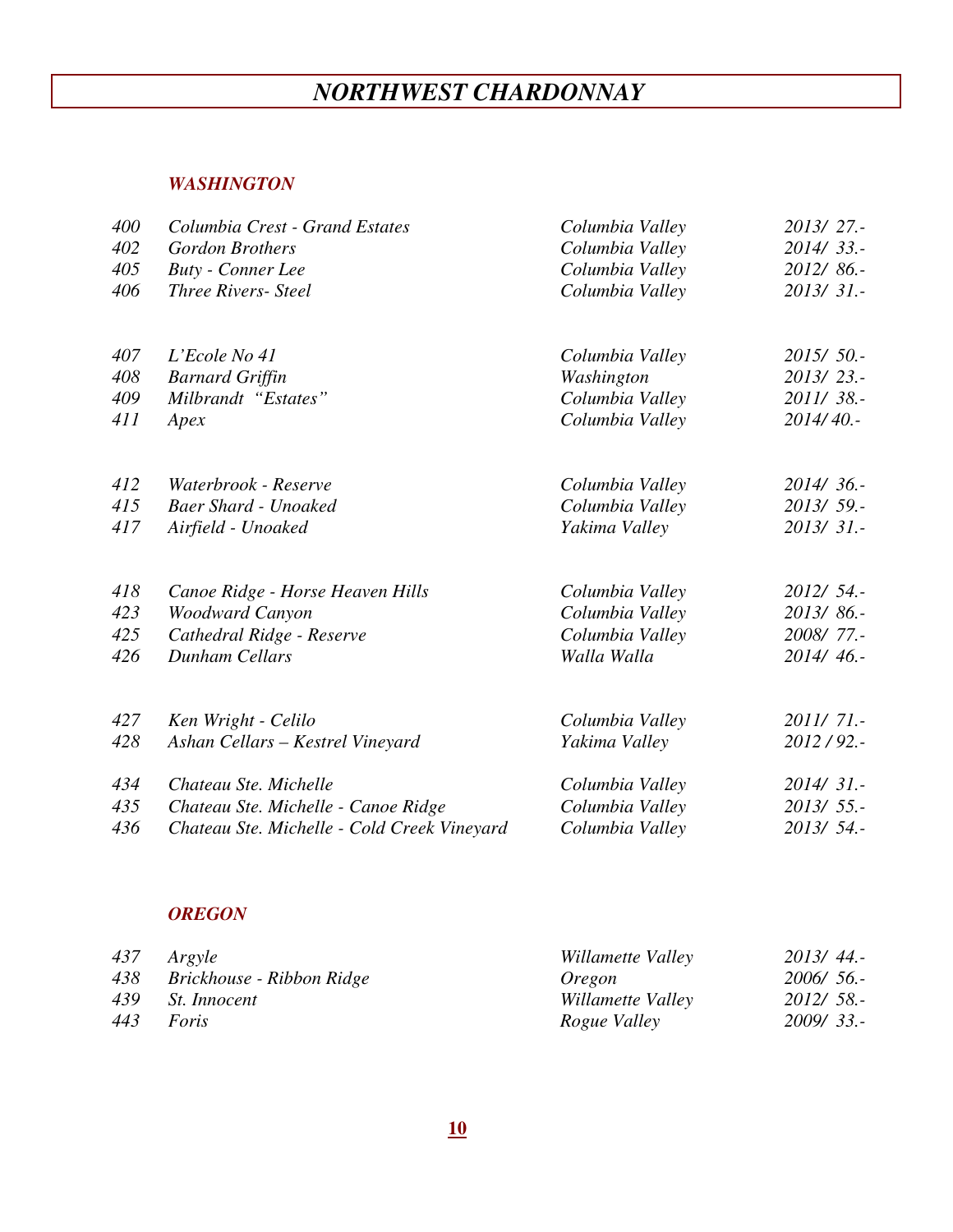# *FRENCH CHARDONNAY*

|            | <b>MONTRACHET</b>                                                              |                                    |                          |
|------------|--------------------------------------------------------------------------------|------------------------------------|--------------------------|
| 444        | Montrachet - Grand Cru                                                         | Etienne Sauzet                     | 2010/910.-               |
| 445        | Le Montrachet - Grand Cru                                                      | Remoissenet                        | 2008/630.-               |
|            | <b>BATARD MONTRACHET</b>                                                       |                                    |                          |
| 446        | Batard-Montrachet - Grand Cru                                                  | Etienne Sauzet                     | 2003/565.-               |
| 447        | Batard-Montrachet - Grand Cru / Bienvenue                                      | Etienne Sauzet                     | 2011/480 .-              |
|            | <b>PULIGNY-MONTRACHET</b>                                                      |                                    |                          |
| 454        | Puligny-Montrachet                                                             | J.M. Boillot                       | 2011/120.-               |
| 455        | Puligny-Montrachet - Vieilles Vignes                                           | Vincent Girardin                   | 2006/123.-               |
| 457        | Puligny-Montrachet                                                             | Joseph Drouhin                     | 2013/112.-               |
| 460        | Puligny-Montrachet - Les Enseigneres                                           | Louis Pierre                       | 2007/112.-               |
| 463        | Puligny-Montrachet - 1er Cru / Hameau De Blagny<br><b>CHASSAGNE-MONTRACHET</b> | Etienne Sauzet                     | 2006/177.-               |
| 470        | Chassagne-Montrachet                                                           | Joseph Drouhin                     | 2012/136.-               |
| 475        | Chassagne Montrachet - Vieilles Vignes                                         | Morey                              | 2011/130.-               |
| 476        | Chassagne-Montrachet                                                           | <b>Bouchard</b>                    | 2014/280.-               |
|            | <b>BEAUNE</b>                                                                  |                                    |                          |
| 480        | Beaune - Clos Des Mouches 1 er Cru                                             | Joseph Drouhin                     | 2013/172.-               |
| 481        | Beune - Clos Saint Landry / Monopole                                           | <b>Bouchard</b>                    | 2013/122.-               |
|            | <b>MACONNAIS</b>                                                               |                                    |                          |
| 492        | <b>Pouilly Fuisse</b>                                                          | Joseph Drouhin                     | $2013/65$ .              |
| 496        | Macon-Fuisse / Les Vieilles Vignes                                             | Vincent Girardin                   | 2012/ 67.-               |
|            | <b>CORTON</b>                                                                  |                                    |                          |
| 501        | Le Corton - Grand Cru                                                          | <b>Bouchard</b>                    | 2014/190.-               |
|            | <b>CORTON -CHARLEMAGNE</b>                                                     |                                    |                          |
| 503        | Corton-Charlemagne - Grand Cru                                                 | <b>Bouchard</b>                    | 2014/280.-               |
| 505        | Corton-Charlemagne - Grand Cru                                                 | Louis Jadot                        | 2012/240.-               |
|            | <b>CHABLIS</b>                                                                 |                                    |                          |
| 510<br>511 | Chablis - Petit Chablis<br>Chablis                                             | Lavantureux                        | 2013/ 53.-               |
| 512        | Chablis - Grand Cru / Les Clos                                                 | Lavantureux<br>William Fevre       | $2013/65$ .              |
|            | Chablis - 1er Cru / Vaillons                                                   |                                    | 2013/203.-               |
| 514        |                                                                                | William Fevre                      | 2013/112.-               |
| 515<br>516 | Chablis / Vaudon AC<br>Chablis                                                 | Joseph Drouhin<br>Christian Moreau | 2014/47.-<br>$2012/62$ . |
|            |                                                                                |                                    |                          |
| 535        | <b>MEURSAULT</b><br>Meursault - Les Clos                                       | <b>Bouchard</b>                    | 2012/ 97.-               |
| 536        | Meursault – 1 er Cru / Genevriers                                              | <b>Bouchard</b>                    | 2013/193.-               |
| 537        | Meursault                                                                      | Joseph Drouhin                     | 2013/98 .-               |
|            |                                                                                |                                    |                          |
| 538        | <b>ST AUBIN</b><br>Saint-Aubin – 1 er Cru / Les Charmois                       | Morey                              | 2012/92.-                |
|            |                                                                                |                                    |                          |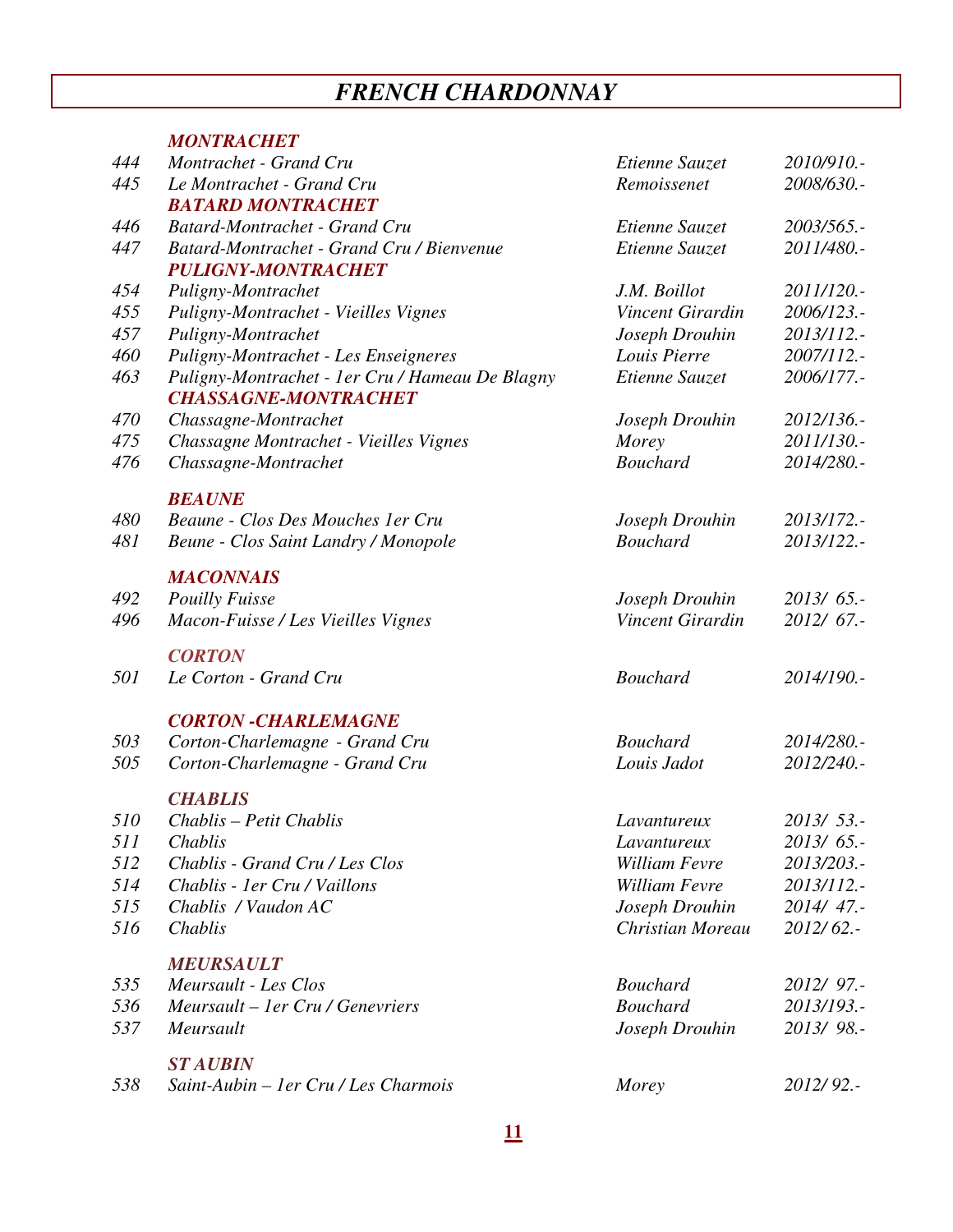# *CALIFORNIA CHARDONNAY*

| 573 | Kendall Jackson - Vintners Reserve    | California                  | 2013/37.    |
|-----|---------------------------------------|-----------------------------|-------------|
| 577 | Landmark Vineyards - Overlook         | Sonoma                      | $2013/65$ . |
| 582 | Sonoma-Cutrer - Russian River Ranches | Sonoma                      | 2014/48 .-  |
| 584 | MacRostie - Wildcat Mountain          | Sonoma Coast                | 2004/80.-   |
| 585 | Stags' Leap - Karia                   | Napa Valley                 | 2014/ 67.-  |
| 586 | Mt. Eden - Estate                     | Edna Valley                 | 2006/107 .- |
| 589 | <b>Grgich Hills</b>                   | Napa Valley                 | 2011/77.-   |
| 590 | Raeburn                               | Russian River Valley        | 2013/47.    |
| 591 | Hanzell                               | Sonoma                      | 2011/105.-  |
| 593 | Pahlmeyer                             | Napa Valley                 | 2008/122.-  |
| 595 | Silver Palm                           | North Coast                 | 2009/33 .-  |
| 596 | Patz & Hall - Dutton Ranch            | Sonoma                      | 2011/89.-   |
| 597 | PlumpJack - Reserve                   | Napa Valley                 | 2008/111.-  |
| 598 | Plumpjack – Reserve                   | Napa Valley                 | 2013/111.-  |
| 600 | Paul Hobbs - Ritchie Vineyards        | Russian River Valley        | 2010/119.-  |
| 602 | Ferrari-Carano                        | Alexander Valley            | $2013/55$ . |
| 604 | ZD                                    | California                  | 2012/80.-   |
| 606 | Duckhorn - Migration                  | <b>Russian River Valley</b> | 2010/71.-   |
| 607 | Jordan                                | Russian River Valley        | 2013/77.-   |
| 608 | Kistler – Les Noisetiers              | Sonoma                      | 2013/110.-  |
| 609 | ZD                                    | California                  | 2006/77.-   |
| 612 | Ridge - Home Ranch                    | Santa Cruz Mountains        | 2005/94.-   |
| 613 | Cakebread                             | Napa Valley                 | 2013/90.-   |
| 615 | Paul Hobbs                            | <b>Russian River Valley</b> | 2010/96.-   |
| 616 | Chalone                               | Monterey                    | 2013/36.-   |
| 617 | Rombauer                              | Carneros                    | 2014/84.-   |
| 618 | Au Bon Climat                         | Santa Barbara County        | 2012/ 55.-  |
|     |                                       |                             |             |

### *AUSTRALIA / NEW ZEALAND / ARGENTINA / ITALY CHARDONNAY*

| 623 | Marchesi Antinori - Cervaro Della Sala | Umbria, Italy             | 2013/107.-  |
|-----|----------------------------------------|---------------------------|-------------|
| 624 | Penfolds - Yattarna                    | Southeast Australia       | $2004/68$ . |
| 625 | Leeuwin Estate                         | Margaret River, Australia | 2012/122.-  |
| 626 | Kim Crawford                           | Marlborough, NZ           | $2012/47$ . |
| 627 | Dona Paula                             | Argentina                 | 2010/34.    |
|     |                                        |                           |             |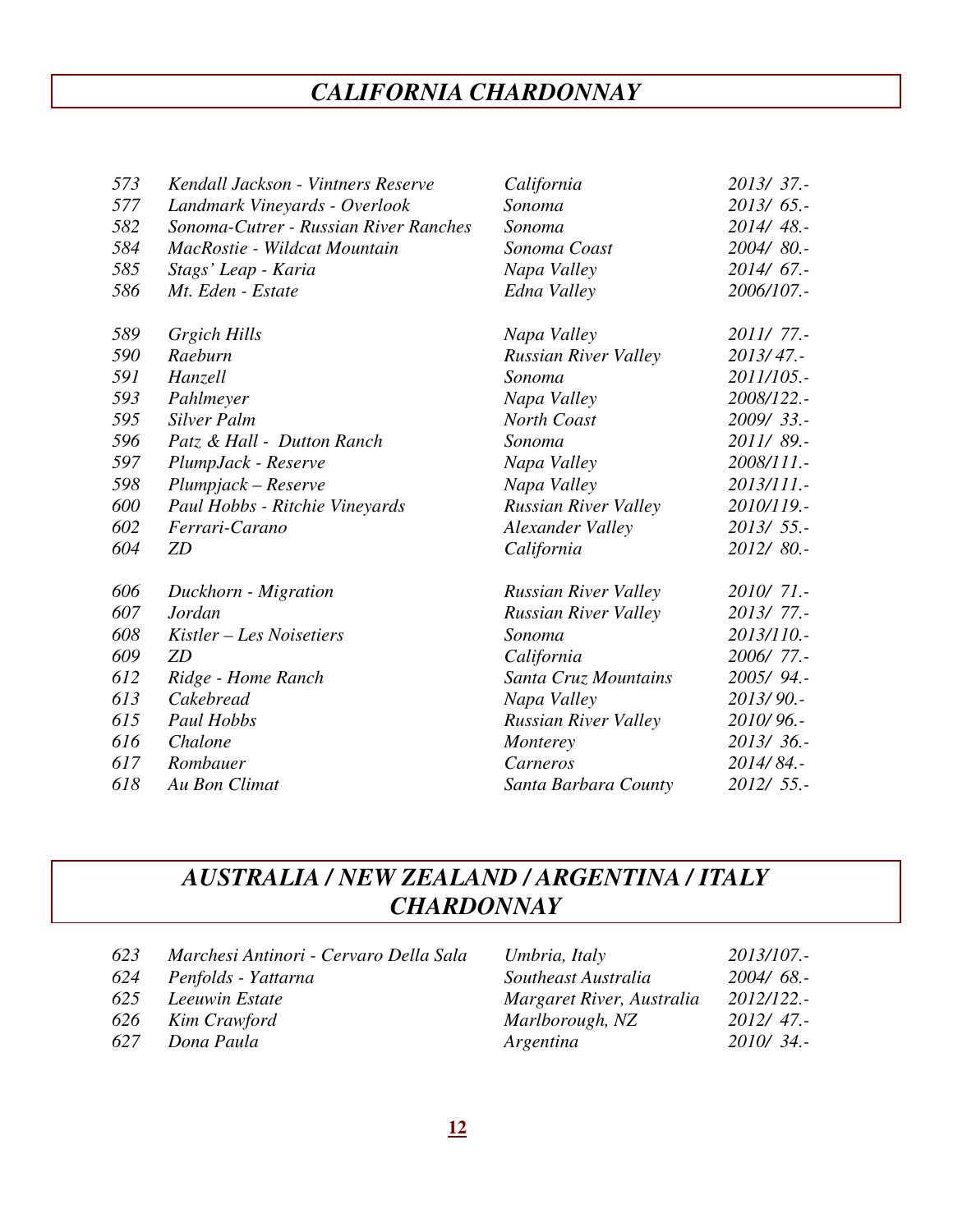# *ROSE WINES*

| 630<br>631<br>632 | Milbrandt - 100% Syrah<br>Cougar Crest-Grenache<br>Slight of Hand – Magician's Assistant | Columbia Valley<br>Walla Walla Valley<br>Walla Walla Valley | 2013/28.-<br>2013/40.<br>$2014/43$ . |
|-------------------|------------------------------------------------------------------------------------------|-------------------------------------------------------------|--------------------------------------|
| 635               | Elk Cove – Pinot Noir                                                                    | Willamette Valley                                           | 2015/50.                             |
| 638               | Blais - Cotes de Provence                                                                | France                                                      | 2015/37.                             |
| 639               | Mas des Bressades – Costieres de Nimes                                                   | France                                                      | 2015/36.                             |
| 640               | Domaine Ott - Bandol                                                                     | France                                                      | $2013/93$ .                          |
| 641               | Dom. Du Chateau d'Eau - Cinsault                                                         | France                                                      | 2014/29.-                            |

# *PINOT NOIR*

### *OREGON*

| 643 | Ken Wright - Nysa                 | Willamette Valley | 2013/112.-  |
|-----|-----------------------------------|-------------------|-------------|
| 644 | Ken Wright - Carter Vineyard      | Willamette Valley | 2013/112.-  |
| 645 | Ken Wright - Abbott Claim         | Willamette Valley | 2014/112.-  |
| 646 | Ken Wright - McCrone              | Willamette Valley | 2009/107.-  |
| 647 | Ken Wright - Guadalupe            | Willamette Valley | 2013/107.-  |
| 651 | Scott Paul - Audrey               | Dundee Hills      | 2010/127.-  |
| 652 | Scott Paul - La Paulee            | Dundee Hills      | 2011/82.-   |
| 655 | Domaine Drouhin                   | Dundee Hills      | 2013/90.-   |
| 656 | Rex Hill                          | Willamette Valley | 2012/72 .-  |
| 657 | Trisaetum - Estates Reserve       | Willamette Valley | 2012/144.-  |
| 660 | Panther Creek - Winemaker's Cuvee | Willamette Valley | $2013/60$ . |
| 661 | Panther Creek - Shea Vineyard     | Willamette Valley | 2010/80.-   |
| 665 | Elk Cove - La Boheme              | Willamette Valley | 2014/116.-  |
| 667 | Elk Cove - Five Mountain          | Willamette Valley | 2013/92 .-  |
| 668 | Elk Cove                          | Willamette Valley | 2014/64.-   |
| 671 | St. Innocent - Zenith             | Willamette Valley | 2013/90.-   |
| 672 | St. Innocent - Justice            | Willamette Valley | 2013/112.-  |
| 675 | Penner Ash - Shea                 | Willamette Valley | 2013/120.-  |
| 676 | Teutonic - Laurel Vineyard        | Chehalem Mtns.    | $2014/67$ . |
|     | <b>WASHINGTON</b>                 |                   |             |
| 680 | Syncline                          | Washington        | 2013/74.-   |
|     |                                   |                   |             |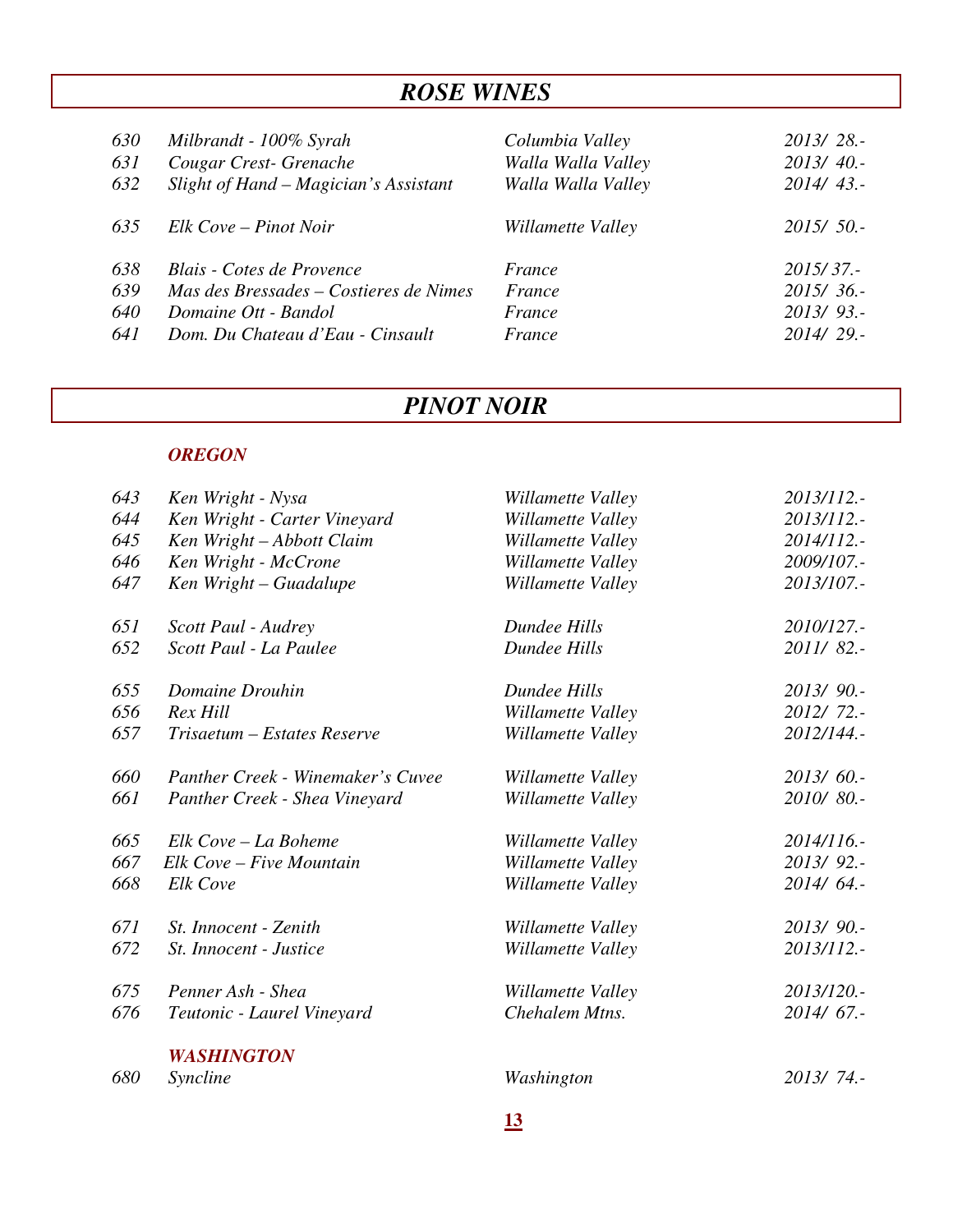# *PINOT NOIR*

#### *NEW ZEALAND*

| 684 Kim Crawford   | Marlborough        | $2014/47$ . |
|--------------------|--------------------|-------------|
| 685 Seresin "Leah" | <i>Marlborough</i> | $2010/64$ . |

### *FRANCE*

| 690 | Gevrey-Chambertin                                  | <b>Bouchard</b>   | 2013/117.-  |
|-----|----------------------------------------------------|-------------------|-------------|
| 691 | Chambolle-Musigny                                  | Cecile Tremblay   | 2008/127.-  |
| 692 | Vosne Romanee Vielle Vignes                        | Cecile Tremblay   | 2008/127.-  |
| 693 | <b>Bourgogne</b>                                   | Nicolas Rossignol | $2014/63$ . |
| 694 | Savigny-Les-Beaune                                 | <b>Bouchard</b>   | 2008/81 .-  |
| 695 | <b>Volnay Santenots</b>                            | Michel Picard     | 1998/127.-  |
| 696 | <b>Volnay Santenots</b>                            | <i>Matrot</i>     | 2014/117.-  |
| 698 | Santenay                                           | <b>Bouchard</b>   | 2013/79.-   |
| 699 | Eschezeaux Grand Cru                               | Joseph Drouhin    | 2014/400.-  |
| 700 | Echezeaux Grand Cru                                | Girardin          | 2004/150.-  |
| 701 | Beune Greves 1 er Cru –<br>Vigne de L'Enfant Jesus | <b>Bouchard</b>   | 2014/205.-  |
| 702 | <b>Beaune - Clos des Mouches</b>                   | Joseph Drouhin    | 2014/190.-  |
| 705 | Morey Saint-Denis                                  | Domaine Dujac     | 2004/142.-  |
| 706 | Pommard 1er Cru - Les Fremiers                     | Nicolas Rossignol | 2009/157.-  |
| 707 | <b>Nuits-Saint-Georges</b>                         | <b>Bouchard</b>   | 2009/97 .-  |
|     |                                                    |                   |             |

#### *CALIFORNIA*

| 709        | Sea Smoke - Southing   | Santa Rita Hills       | 2013/127.-  |
|------------|------------------------|------------------------|-------------|
| 710        | Ferrari Carano         | <b>Anderson Valley</b> | $2014/64$ . |
| <i>711</i> | Saintsbury             | Carneros               | 2013/70.    |
| 716        | Morgan - Twelve Clones | Santa Lucia Highlands  | 2012/77.-   |
| 717        | Pahlmeyer              | Sonoma Coast           | 2012/124.   |
| 718        | Goldeneye              | <b>Anderson Valley</b> | 2011/99.    |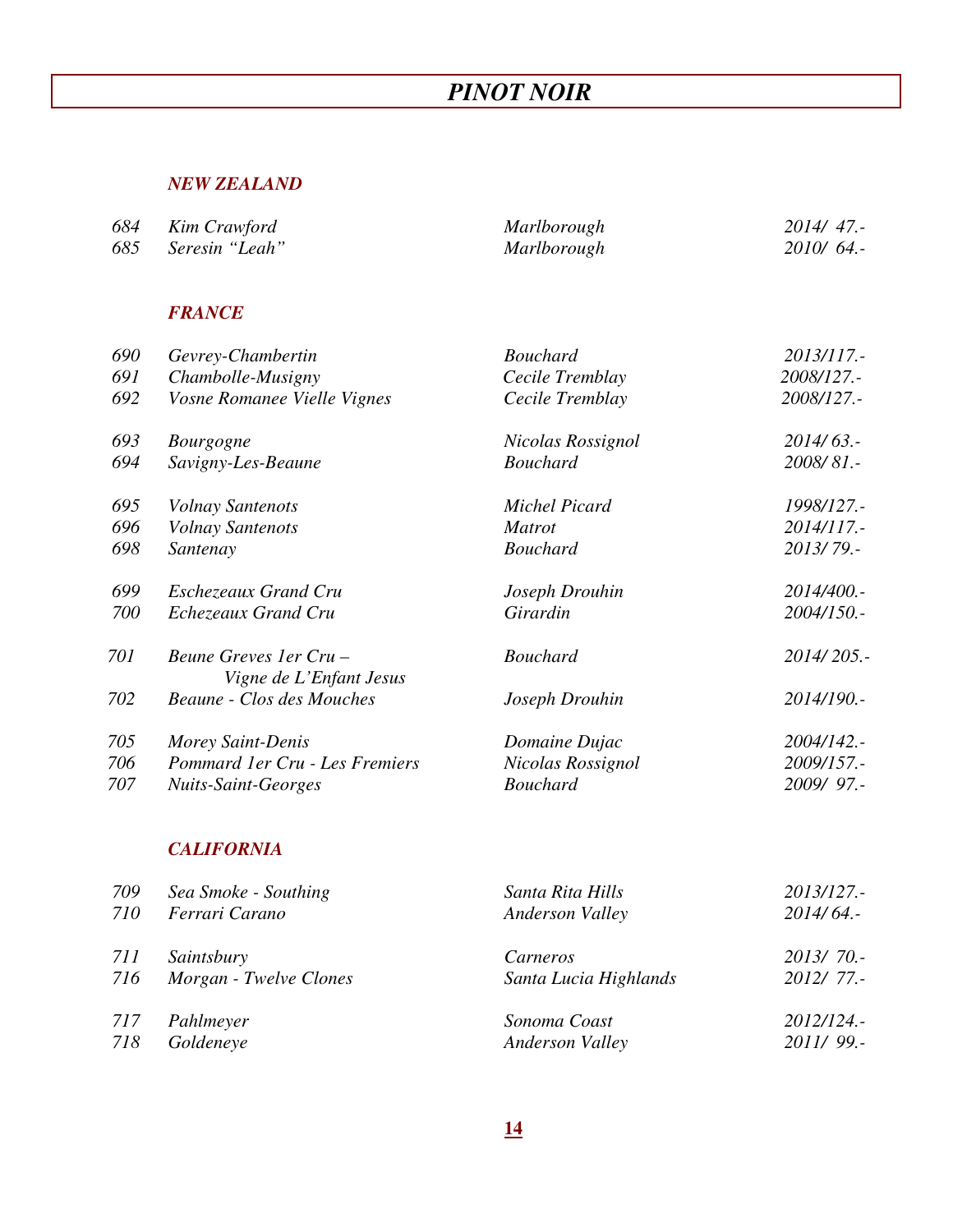# *SYRAH / SHIRAZ*

#### *RHONE VALLEY*

| 721 | Saint-Joseph                                       | Guigal                 | 2003/97.-   |
|-----|----------------------------------------------------|------------------------|-------------|
| 722 | Saint-Joseph / Vignes De L'Hospice Guigal          |                        | 2011/215.-  |
| 723 | Cote-Rotie / Ch. D'Ampuis                          | Guigal                 | 2003/280.-  |
| 724 | Cote-Rotie - La Chavaroche                         | <b>B.</b> Levet        | 1999/102.-  |
| 725 | Crozes-Hermitage/Les Trois Chenes Emmanuel Darnoud |                        | $2011/65$ . |
| 726 | Crozes-Hermitage/Les Batits                        | <b>Barruol</b>         | 2012/56.-   |
|     | <b>AUSTRALIA</b>                                   |                        |             |
| 730 | Shiraz - Command Single Vineyard                   | Elderton               | 2004/132.-  |
| 731 | Grange (Shiraz)                                    | Penfolds               | 1997/550.-  |
| 732 | Grange (Shiraz)                                    | Penfolds               | 2002/750.-  |
| 733 | Grange (Shiraz)                                    | Penfolds               | 2008/1400.- |
| 734 | Grange (Shiraz)                                    | Penfolds               | 2009/1130.- |
| 735 | Grange (Shiraz)                                    | Penfolds               | 2010/1200.- |
| 740 | <b>Shiraz</b>                                      | Elderton               | $2002/72$ . |
| 741 | Syrah - Astralis                                   | <b>Clarendon Hills</b> | 2008/277.-  |
| 742 | Shiraz - The Boxer                                 | Mollydooker            | 2015/60.-   |
| 743 | Shiraz - Carnival of Love                          | Mollydooker            | 2012/122.-  |
|     | <b>CALIFORNIA</b>                                  |                        |             |
| 744 | <b>Star Lane</b>                                   | Santa Ynez Valley      | 2004/70 .-  |
|     | <b>WASHINGTON / OREGON</b>                         |                        |             |
| 745 | Va Piano Vineyards                                 | Columbia Valley        | 2012/90.-   |
| 746 | <b>JM</b> Cellars                                  | Columbia Valley        | 2009/84.-   |
| 748 | L'Ecole No. 41                                     | Columbia Valley        | 2012/48 .-  |
| 749 | Syzygy                                             | Walla Walla Valley     | 2009/80 .-  |
| 750 | Royal City/Charles Smith Stoneridge Washington     |                        | 2009/250.-  |
| 752 | Bergevin Lane - She Devil                          | Columbia Valley        | 2011/56.-   |
| 753 | Tyrus Evan - Del Rio Vineyard                      | Rogue Valley           | 2003/65 .-  |
| 754 | L'Ecole No. 41 - Seven Hills                       | Columbia Valley        | 2012/80 .-  |
| 755 | Betz- La Cote Rousse- Red Mountain Washington      |                        | 2011/105.-  |
| 756 | Betz - La Serenne                                  | Yakima Valley          | 2012/105.-  |
| 757 | Longshadows - Sequel                               | Columbia Valley        | 2014/116.-  |

# *PETITE SIRAH*

 *759 Ramsay North Coast 2014/ 36.- 760 Michael David - Petite Petit Lodi 2014/ 42.-* 

*758 Earthquake Lodi 2013/ 58.-*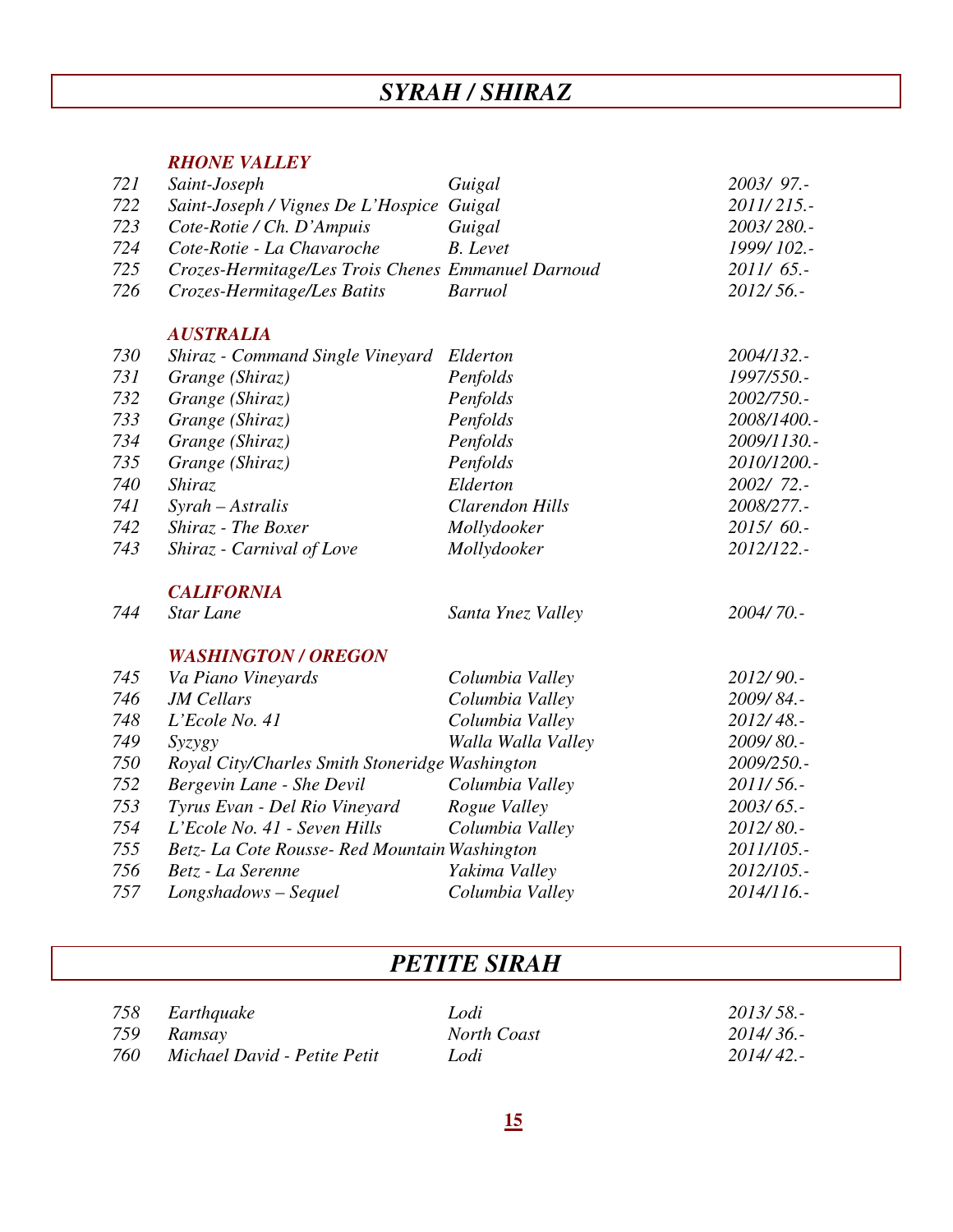# *MERLOT*

#### *WASHINGTON*

| 761 | Columbia Crest - Grand Estates      | Columbia Valley    | 2013/27 .-  |
|-----|-------------------------------------|--------------------|-------------|
| 762 | Hogue Cellars - Genesis             | Columbia Valley    | 2012/31.-   |
| 763 | <b>Tamarack</b>                     | Columbia Valley    | 2011/53 .-  |
| 765 | Canoe Ridge - Horse Heaven Hills    | Columbia Valley    | 2012/55.-   |
| 766 | Chateau Ste. Michelle - Cold Creek  | Columbia Valley    | 2009/60 .-  |
| 767 | Dunham Cellars - Lewis Vineyard     | Walla Walla Valley | 2006/97 .-  |
| 768 | L'Ecole No. 41                      | Columbia Valley    | 2013/65 .-  |
| 769 | Chateau St. Michelle - Indian Wells | Columbia Valley    | 2011/44.-   |
| 770 | <b>Apex Cellars</b>                 | Columbia Valley    | 2010/47 .-  |
| 771 | Long Shadows - Pedestal             | Columbia Valley    | 2012/107 .- |
| 775 | Leonetti Cellars                    | Columbia Valley    | 2004/160 .- |
| 776 | Leonetti Cellars                    | Columbia Valley    | 2005/140.-  |
| 777 | Leonetti Cellars                    | Columbia Valley    | 2006/180.-  |
| 778 | Leonetti Cellars                    | Walla Walla Valley | 2007/140.-  |
| 779 | Leonetti Cellars                    | Walla Walla Valley | 2008/180 .- |
| 780 | Leonetti Cellars                    | Walla Walla Valley | 2009/160.-  |
| 781 | Leonetti Cellars                    | Walla Walla Valley | 2010/150 .- |
| 782 | Leonetti Cellars                    | Walla Walla Valley | 2011/150.-  |
| 783 | Leonetti Cellars                    | Walla Walla Valley | 2012/150 .- |
| 787 | Baer - Star                         | Columbia Valley    | 2012/69.-   |
| 788 | <b>Woodward Canyon</b>              | Columbia Valley    | 2010/87.-   |
| 789 | <b>Gordon Brothers</b>              | Columbia Valley    | 2007/ 47.-  |
|     | <b>CALIFORNIA</b>                   |                    |             |
| 791 | Ravenswood - Vintners Blend         | Sonoma             | 2012/26.-   |
| 793 | Duckhorn                            | Napa Valley        | 2012/96.-   |
| 794 | Matanzas Creek                      | Sonoma             | 2005/92 .-  |
| 795 | Ravenswood - Pickberry              | Sonoma Mountain    | 2001/97.-   |
| 796 | Pahlmeyer                           | Napa Valley        | 2013/132 .- |
| 797 | Etude                               | Napa Valley        | 2001/97 .-  |
| 798 | Plumpjack                           | Napa Valley        | 2012/128.-  |
|     |                                     |                    |             |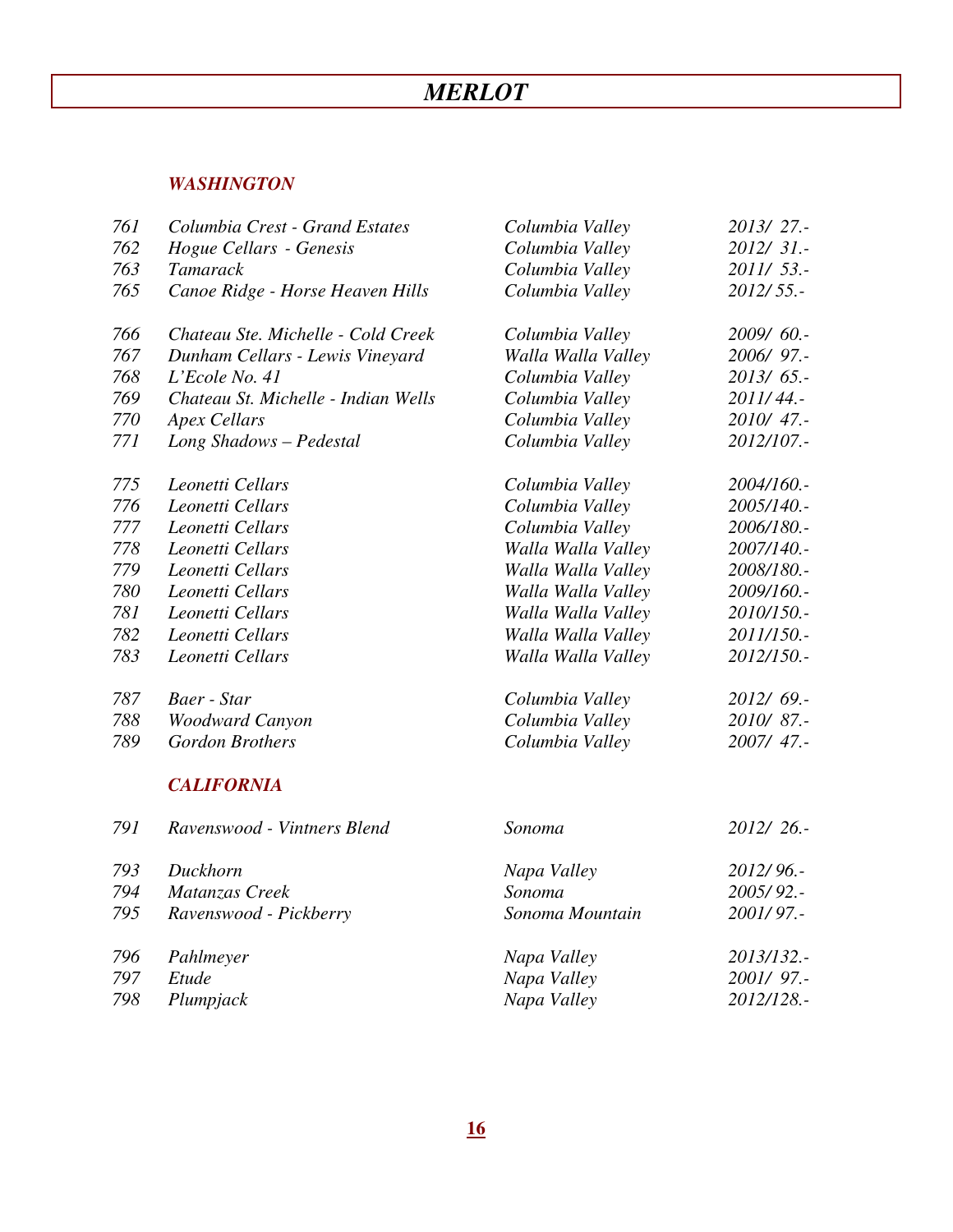### *ZINFANDEL*

#### *CALIFORNIA*

| 801 | Robert Biale - Monte Rosso   | Sonoma Valley    | 2009/92 .-   |
|-----|------------------------------|------------------|--------------|
| 802 | Ravenswood - Old Vine        | Sonoma           | $2012/38$ .  |
| 804 | Acre                         | Napa Valley      | $2012/65$ .  |
| 805 | Rombauer                     | Napa Valley      | 2013/79.     |
| 806 | Seghesio - Old Vines         | Alexander Valley | $2013/87$ .  |
| 808 | Robert Biale - Black Chicken | Napa Valley      | $2011/91$ .  |
| 812 | Ridge-Paso Robles            | Paso Robles      | $2013/78. -$ |
| 814 | Ravenswood-Vintners Blend    | California       | $2007/33$ .  |
|     | <b>WASHINGTON</b>            |                  |              |
| 816 | Forgeron                     | Columbia Valley  | 2010/72.-    |
| 817 | Maryhill                     | Columbia Valley  | $2011/36$ .  |
|     |                              |                  |              |

### *CABERNET FRANC*

#### *WASHINGTON*

| 821 | Watermill        | Walla Walla Valley | $2012/65$ . |
|-----|------------------|--------------------|-------------|
|     | 822 Tamarack     | Columbia Valley    | $2014/60$ . |
|     | 823 Cougar Crest | Walla Walla Valley | 2008/82.-   |

# *821 Watermill Walla Walla Valley 2012/ 65.- 824 Leah Jorgensen Cellars Southern Oregon 2015/ 61.-*

### *MOURVEDRE*

 *832 Bandol - Domaine Tempier Provence 2011/ 86.-* 

### *MALBEC*

*834 Abacela Umpqua Valley 2011/ 59.-* 

- *836 Martino Old Vine Argentina 2014/ 45.-*
- 
- *838 Durigutti Reserva Argentina 2014/ 36.- 839 Chakana – Estate Selection Argentina 2013/ 55.-*
- *840 Clos La Coutale Cahors France 2012 / 41.-*

### *NEBBIOLO*

#### *ITALY*

| 848 | <i>Barbaresco</i>              | Bruno Giacosa             | 1999/217.-  |
|-----|--------------------------------|---------------------------|-------------|
| 849 | Barbaresco – Muncagota Riserva | Produttori del Barbaresco | 2011/100.-  |
| 850 | Nebbiolo d'Alba - Ochetti      | Renato Ratti              | $2013/48$ . |
| 851 | <i>Barbaresco</i>              | Bruno Giacosa             | 2008/300.-  |
| 852 | <b>Barolo</b>                  | Pio Cesare                | 2010/115.   |
| 854 | <b>Barolo Marcenasco</b>       | Renato Ratti              | 2009/89.-   |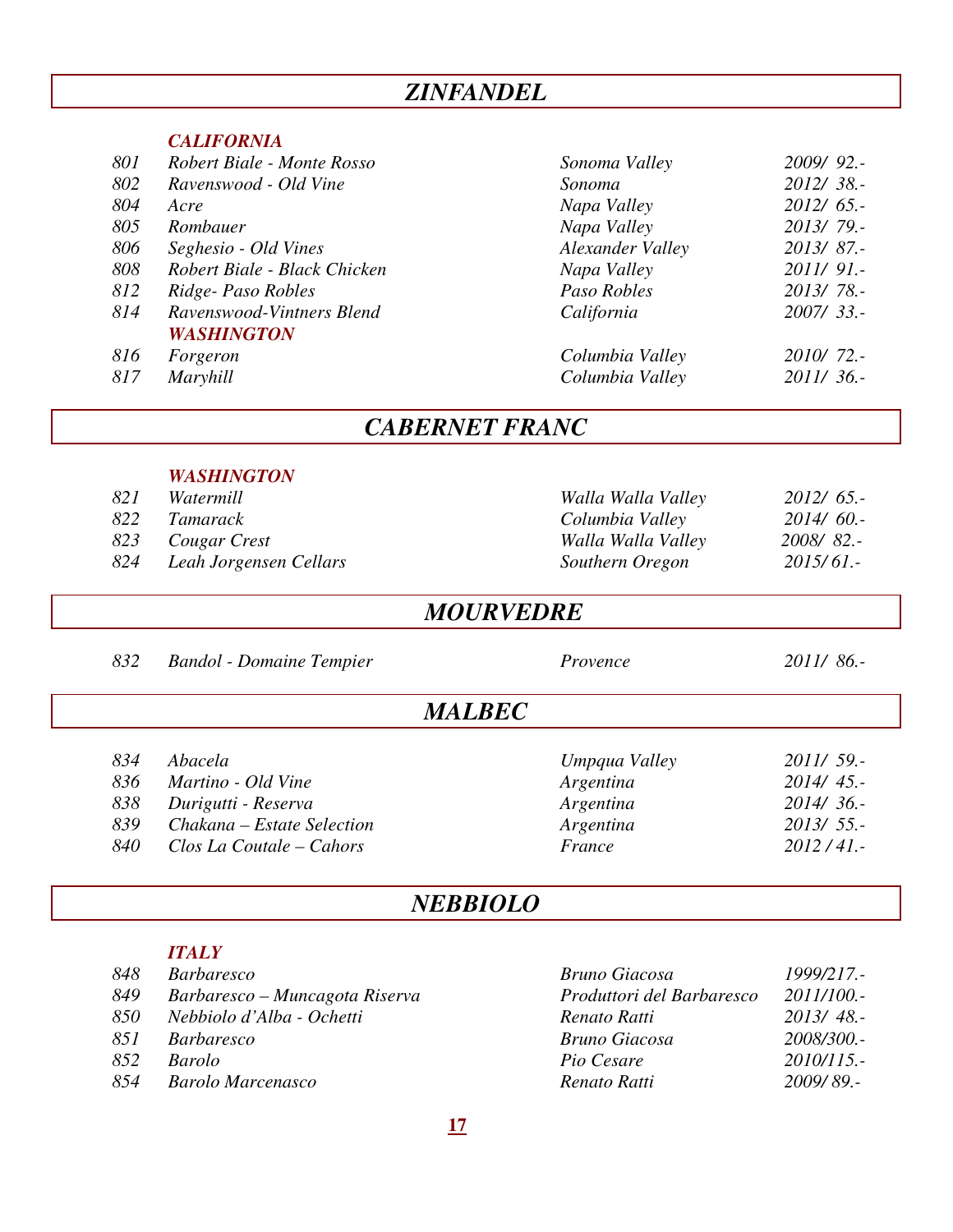# *DOLCETTO / BARBERA / MONTEPULCIANO*

| 855 | <b>CALIFORNIA</b><br>Barbera - Shooting Star | Lake County, CA | $2010/36$ . |
|-----|----------------------------------------------|-----------------|-------------|
|     | <b>ITALY</b>                                 |                 |             |
| 856 | Barbera d'Alba - Bruno Giacosa               | Italy           | 2003/112.-  |
| 857 | Barbara d'Alba - Bruno Giacosa               | Italy           | 2008/74.-   |
| 861 | Barbera d'Asti - La Crena                    | Vietti          | 2008/87.-   |
| 862 | Barbera d'Asti - Tre Vigne                   | Vietti          | $2013/41$ . |
| 865 | Dolcetto d'Alba                              | Bruno Giacosa   | $2010/58$ . |
| 866 | Montepulciano D'Abruzzo – Marina Cvetic      | Masciarelli     | 2011/67     |

### *SANGIOVESE*

| <b>TUSCANY</b>                                             |             |
|------------------------------------------------------------|-------------|
| 869<br>Chianti Classico - Riserva Estate<br><i>Nozzole</i> | 2010/ 55.   |
| 871<br>Chianti Classico<br>Rocca delle Macie               | 2013/36.    |
| 872<br>San Martino<br>Villa Cafaggi                        | 2001/107.-  |
| Costello di Bossi<br>875<br>Corbaia                        | 2008/112.-  |
| 884<br>Brunello di Montalcino<br>Cassanova di Neri         | 2008/127.-  |
| 885<br>Brunello di Montalcino<br>Poggio Antico             | 2006/126.-  |
| 886<br>Brunello di Montalcino<br>Argiano                   | 2009/112.-  |
| 887<br>Camigliano<br>Brunello di Montalcino                | 2006/107.-  |
| <b>CALIFORNIA / WASHINGTON</b>                             |             |
| 892<br>Seghesio<br><b>Alexander Valley</b>                 | 2008/71.-   |
| Columbia Valley<br>894<br>Covington                        | $2009/60$ . |

### *GARNACHA*

| 904 | <i>Tres Picos</i>                         | <i>Borsao</i> | 2014/33.    |
|-----|-------------------------------------------|---------------|-------------|
| 905 | Garnacha de Fuego - Old Vines             | Jorge Ordonez | $2013/23$ . |
| 906 | Alto Moncayo Veraton<br><b>WASHINGTON</b> | Jorge Ordonez | 2006/87.-   |
| 907 | Little G                                  | Rotie Cellars | 2011/114.   |

# *TEMPRANILLO*

| 909<br>Cougar Crest<br>Walla Walla Valley<br><b>SPAIN</b> | 2008/70.-   |
|-----------------------------------------------------------|-------------|
|                                                           |             |
|                                                           |             |
| 910<br>Rioja - Aro<br>Muga                                | 2000/370.-  |
| 912<br>Rioja<br>San Vicente                               | 2008/87.-   |
| El Puntido<br>913<br>Rioja                                | 2003/116.   |
| Rioja - Crianza<br>Sierra Cantabria<br>914                | $2010/52$ . |
| Rioja - Limited Edition<br>916<br>Lan                     | 2004/122.-  |
| Rioja - Amancio<br>917<br>Sierra Cantabria                | 2001/177.-  |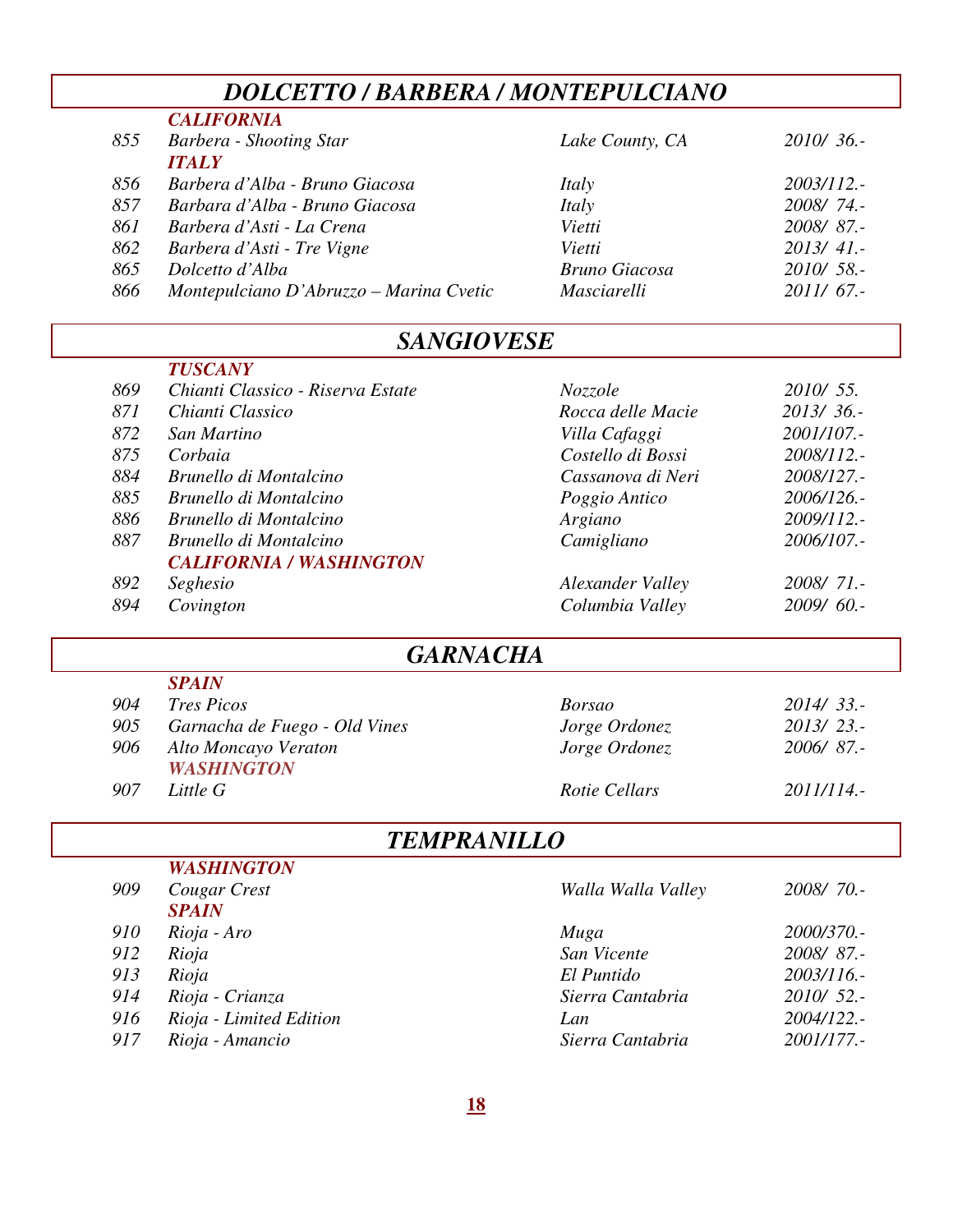# *REGIONAL REDS*

### *FRANCE*

#### *BEAUJOLAIS*

| 920 | Morgon                                   | Laurent Gauthier   | 2014/33.-  |
|-----|------------------------------------------|--------------------|------------|
| 921 | <b>Beaujolais Villages</b>               | Joseph Drouhin     | 2012/36.-  |
|     | <b>RHONE - CHATEAUNEUF-DU-PAPE</b>       |                    |            |
| 925 | Domaine Du Pegau - 500 ml                |                    | 2010/127.- |
| 926 | Domaine Du Pegau                         |                    | 2013/112.- |
| 927 | Domaine Du Pegau                         |                    | 2011/112.- |
| 928 | Laurence Feraud                          |                    | 2010/115.  |
| 929 | Chateau Beaucastel                       |                    | 2011/153.- |
| 930 | Vieux Telegraphe                         |                    | 2013/152.- |
| 931 | Château Beaucastel                       |                    | 2013/153.- |
|     | <b>RHONE - COTES DU RHONE</b>            |                    |            |
| 935 | Cotes-de-Rhone / Coudoulet de Beaucastel | Chateau Beaucastel | 2012/77.   |

### *ITALY*

#### *VALPOLICELLA*

| 940 | Amarone Classico - La Marega        | La Salette        | 2004/132.   |
|-----|-------------------------------------|-------------------|-------------|
| 941 | Amarone Classico - La Marega        | LaSalette         | 2009/122.-  |
| 942 | Amarone della Valpolicella          | Zenato            | 2008/117.-  |
| 943 | Amarone della Valpolicella Classico | Tommasi           | 2011/119.   |
| 944 | Amarone Classico - Costasera        | Masi              | 2010/122.-  |
|     | <b>TUSCANY</b>                      |                   |             |
| 945 | Modus – Supertuscan                 | Ruffino           | $2011/62$ . |
| 946 | Tignanello – Supertuscan            | Marchesi Antinori | 2013/172.-  |
|     | <b>PIEDMONT</b>                     |                   |             |
| 949 | $Langle-Rosso$                      | <b>Malvira</b>    | 2005/45.    |
|     |                                     |                   |             |

### *SPAIN*

| 950  | Alvarez Nolting           | Valencia      | $NV / 55$ . |
|------|---------------------------|---------------|-------------|
| 951  | El Nido / Bodegas El Nido | Jorge Ordonez | 2004/200.-  |
| 9.52 | <i>Petalos</i>            | Palacios      | $2009/50$ . |
| 953  | Clos Mogador              | Priorat       | 2011/142.   |
| 954  | Clos Mogador              | Priorat       | 2002/142.   |

### *AUSTRALIA*

| 958 | Molly Dooker - Enchanted Path | Australia | 2011/147.   |
|-----|-------------------------------|-----------|-------------|
| 959 | Molly Dooker - Two Left Feet  | Australia | $2014/60$ . |
|     |                               |           |             |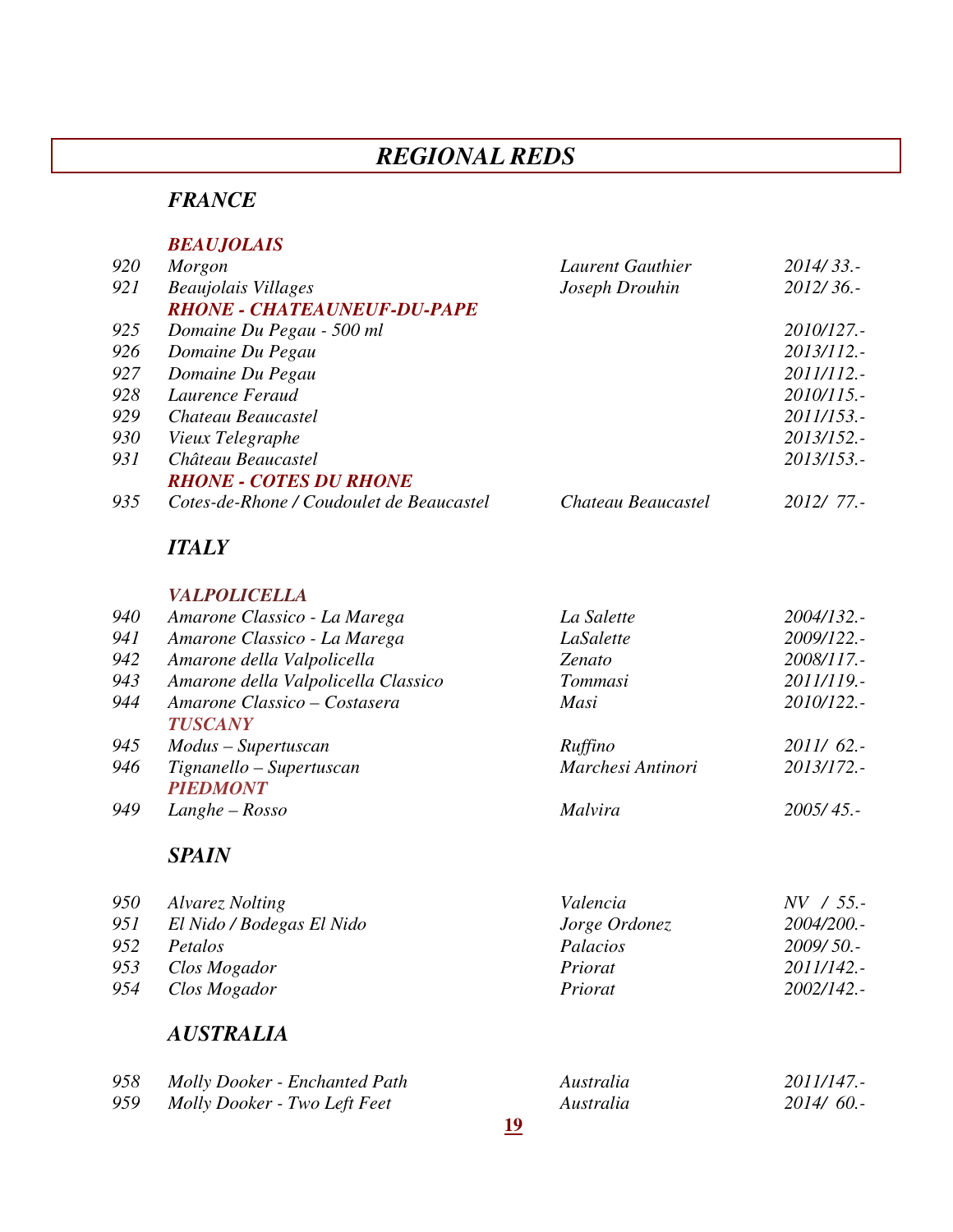# *DOMESTIC BLENDS*

| 960 | Dynasty Cellars - DCQ                                                      | Walla Walla Valley  | 2010/ 58.-  |
|-----|----------------------------------------------------------------------------|---------------------|-------------|
| 961 | <b>Dynasty Cellars - DC3</b>                                               | Walla Walla Valley  | 2010/60.-   |
| 962 | Figgins - Cabernet Sauvignon/Petit Verdot/Merlot                           | Walla Walla Valley  | 2009/212.-  |
| 963 | Figgins - Cabernet Sauvignon/Petit Verdot/Merlot                           | Walla Walla Valley  | 2010/167.-  |
| 964 | Figgins - Cabernet Sauvignon/Petit Verdot/Merlot                           | Walla Walla Valley  | 2011/212.-  |
| 965 | Figgins - Cabernet Sauvignon/Petit Verdot/Merlot                           | Walla Walla Valley  | 2012/167.-  |
| 966 | Figgins - Cabernet Sauvignon/Petit Verdot/Merlot                           | Walla Walla Valley  | 2013/167.-  |
| 970 | Kevin White - En Homage - Syrah / Grenache                                 | Yakima Valley       | 2011/60 .-  |
| 971 | Rotie Cellars "Homage" - Mourvedre/Cinsault                                | Walla Walla Valley  | 2010/107 .- |
| 972 | Cathedral Ridge - Bordheauxd Red                                           | Columbia Valley     | 2007/63 .-  |
| 973 | Baer - URSA                                                                | Columbia Valley     | 2011/90.-   |
| 974 | Syzygy                                                                     | Columbia Valley     | 2009/54.-   |
| 975 | Velocity - Velo Red                                                        | Rogue Valley        | 2007/ 41.-  |
| 976 | <b>Buty</b> - Rediviva of the Stones<br>77% Syrah / 23% Cabernet Sauvignon | Walla Walla Valley  | 2010/107.-  |
| 977 | Buty - Conner Lee - Merlot / Cabernet Franc                                | Columbia Valley     | 2012/92.    |
| 978 | Betz - Clos de Betz                                                        | Columbia Valley     | 2010/107 .- |
| 979 | Betz - Besoleil - Grenache/Cinsault/Counoise/Syrah Columbia Valley         |                     | 2011/97.-   |
| 981 | Quilceda Creek - CVR                                                       | Columbia Valley     | 2011/104.-  |
| 982 | Quilceda Creek - CVR                                                       | Columbia Valley     | 2012/104.-  |
| 983 | Quilceda Creek - CVR                                                       | Columbia Valley     | 2014/104.-  |
| 986 | Chateau Ste. Michelle - Artist Series                                      | Columbia Valley     | 2006/80.-   |
| 987 | Secret Squirrel                                                            | <b>Red Mountain</b> | 2013/64.-   |
| 988 | Vartanyan                                                                  | Washington          | $2005/52$ . |
| 989 | Owen Roe - Red Willow Vineyard                                             | Yakima Valley       | 2010/142.-  |
| 990 | Three Rivers Winery- Insania Red                                           | Columbia Valley     | 2009/82 .-  |
| 991 | Col Solare                                                                 | Columbia Valley     | 2000/67.-   |
| 992 | Col Solare                                                                 | Columbia Valley     | 2009/103.-  |
| 993 | Long Shadows - Pirouette                                                   | Columbia Valley     | 2013/107 .- |
| 994 | Duckhorn - Paradux                                                         | Napa Valley         | $2012/62$ . |
| 995 | Cain Vineyards - Cain Five                                                 | Napa Valley         | 2006/191.-  |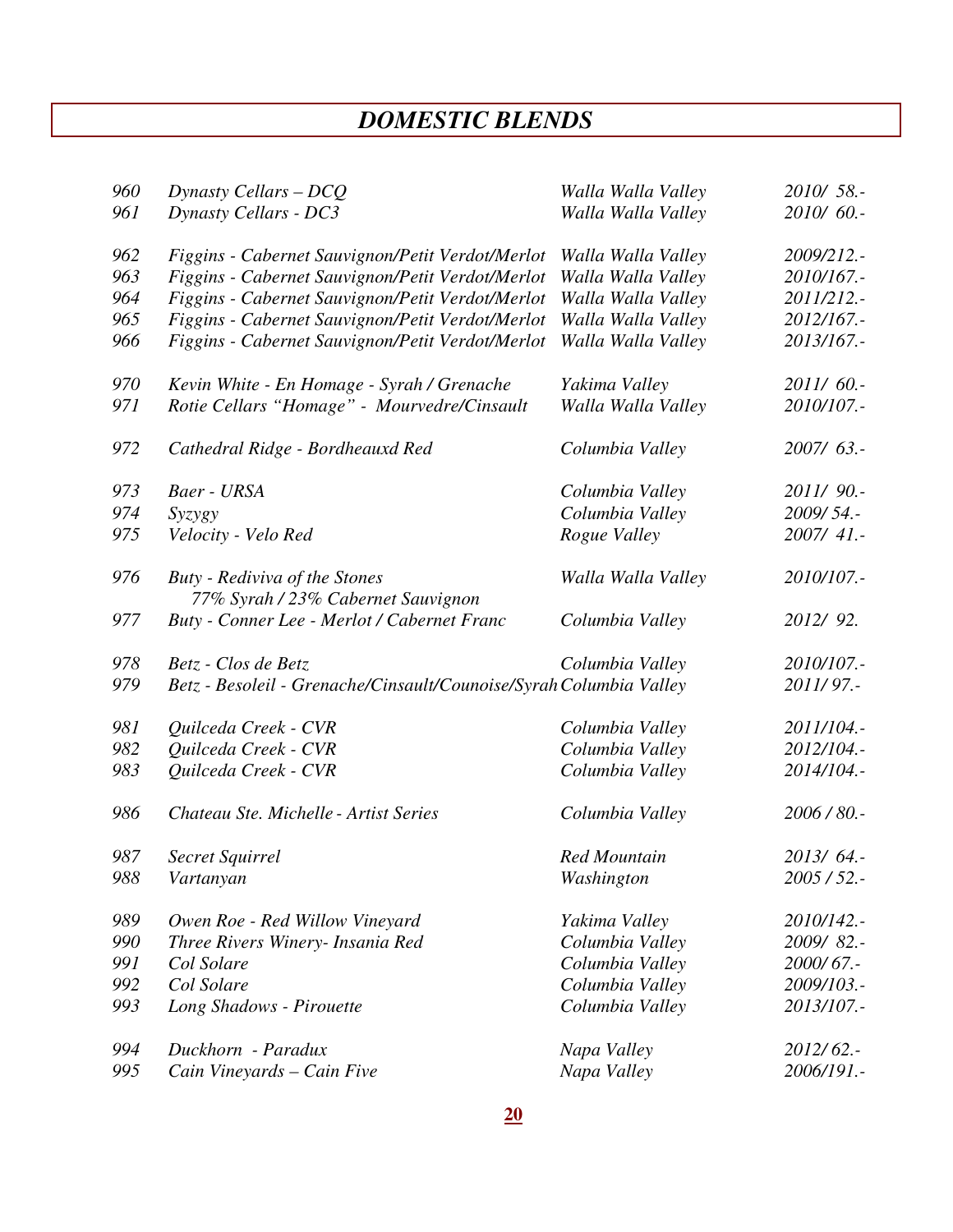# *CALIFORNIA CABERNET SAUVIGNON*

|      | 1000 Conn Valley - Reserve | Napa Valley      | 1995 / 182.- |
|------|----------------------------|------------------|--------------|
| 1002 | Kathryn Kennedy            | Santa Cruz Mtns. | 1996 / 177.- |
| 1003 | $Slavestrin-Estate$        | Napa Valley      | 2001/102.-   |
| 1004 | Mt. Veeder - Reserve       | Napa Valley      | 2001/121.-   |
| 1006 | <b>Marston Family</b>      | Napa Valley      | 2002 / 137.- |
| 1007 | Keenan                     | Napa Valley      | 2002/112.-   |
| 1008 | Dry Creek – Endeavour      | Dry Creek Valley | 2003/98.-    |
| 1009 | Chateau Montelena          | Napa Valley      | 2003/172.-   |
| 1010 | Dominus                    | Napa Valley      | 2003 / 197.- |
| 1013 | <b>Marston Family</b>      | Napa Valley      | 2003/162.-   |
| 1014 | Dunn                       | Napa Valley      | 2003 / 177.- |
| 1015 | Terra Valentine            | Napa Valley      | 2003/112.-   |
| 1016 | Dominus                    | Napa Valley      | 2004 / 252.- |
| 1017 | $ZD - Reserve$             | Napa Valley      | 2004 / 197.- |
| 1019 | Pahlmeyer                  | Napa Valley      | 2005/267.-   |
| 1021 | Cilff Lede - Stag's Leap   | Napa Valley      | 2006/122.-   |
| 1022 | Heitz - Martha's Vineyard  | Napa Valley      | 2006/232.-   |
| 1023 | Robert Craig - Affinity    | Napa Valley      | 2006/87.-    |
|      | 1024 Heitz                 | Napa Valley      | 2012 / 97.-  |
| 1041 | $Plumpjack - Estate$       | Napa Valley      | 2011/200.-   |
| 1042 | Faust                      | Napa Valley      | 2011/101.-   |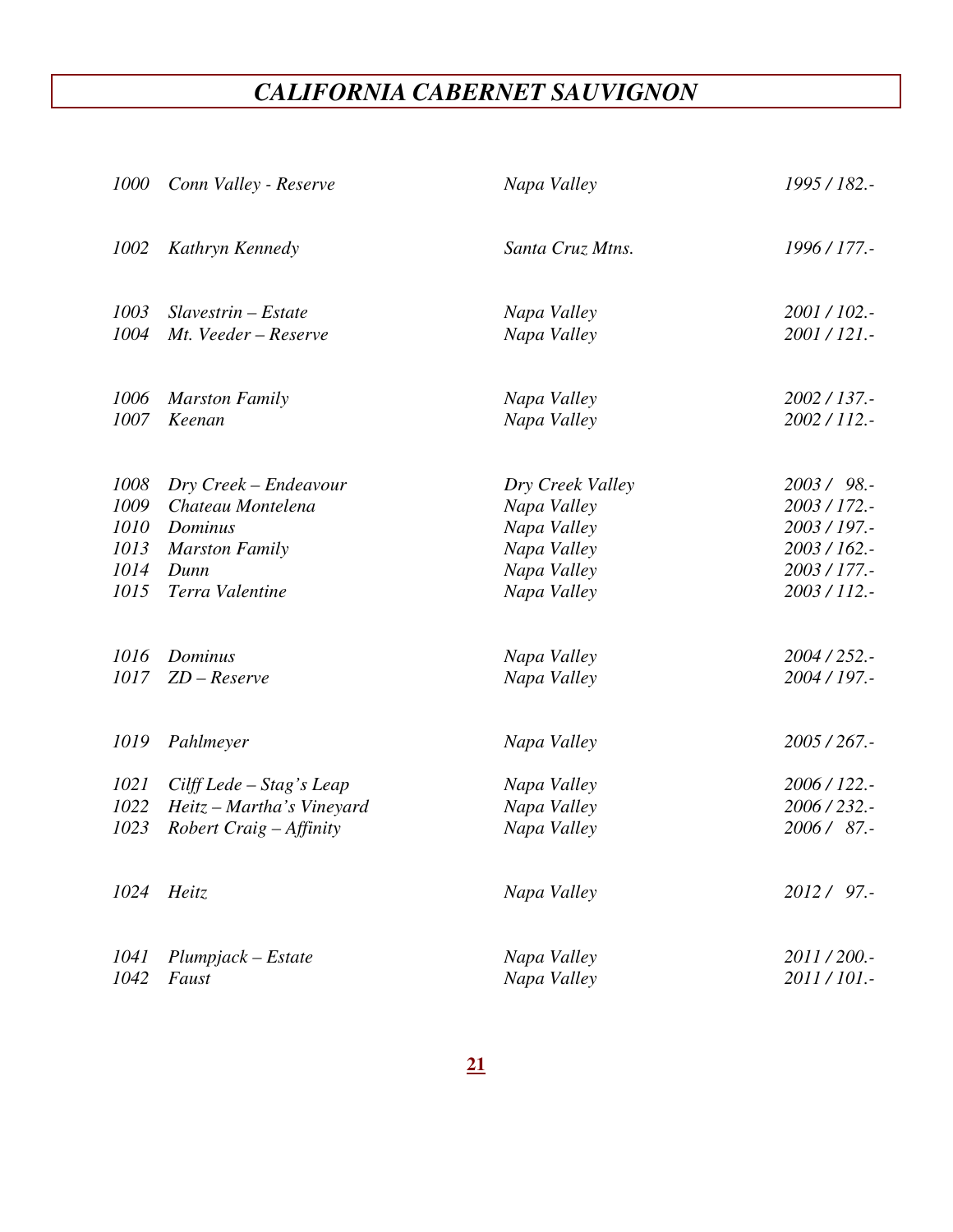### *CALIFORNIA, AUSTRALIA & ARGENTINA CABERNET SAUVIGNON*

#### *CALIFORNIA CONTINUED*

| 1025         | Clos Du Val                                  | Napa Valley             | 2013/72. - |
|--------------|----------------------------------------------|-------------------------|------------|
| 1026         | Morlet - Mon Chevalier                       | Knights Valley          | 2008/227.- |
| 1027         | Silver Oak                                   | Napa Valley             | 2010/170.- |
| 1028         | Groth                                        | Napa Valley             | 2009/111.- |
| 1029         | <b>Jordan</b>                                | <b>Alexander Valley</b> | 2012/99.-  |
| 1030         | Cade - Howell Mountain                       | Napa Valley             | 2009/142.- |
| 1031         | Grgich Hills                                 | Napa Valley             | 2009/107.- |
| 1032         | Robert Mondavi                               | Napa Valley             | 2010/ 55.- |
| 1033         | Rombauer                                     | Napa Valley             | 2013/106.- |
| 1034         | Edge                                         | North Coast             | 2010/47.-  |
| 1035         | Obsidian Ridge - Red Hills                   | Lake County             | 2010/61.-  |
| 1036         | Robert Craig - Affinity                      | Napa Valley             | 2010/102.- |
| 1037         | Terra Valentine - Spring Mountain            | Napa Valley             | 2011/92 .- |
| 1038         | Duckhorn                                     | Napa Valley             | 2013/124.- |
| 1039         | Caymus                                       | Napa Valley             | 2014/132.- |
| 1040         | Terra Valentine                              | Napa Valley             | 2011/55.-  |
| 1043         | Stags Leap $-Cask$ 23                        | Napa Valley             | 2012/475.- |
|              | <b>AUSTRALIA</b>                             |                         |            |
| 1050         | Cabernet Sauvignon - Giggle Pot              | <b>Molly Dooker</b>     | 2011/113.- |
| 1051         | Cabernet Sauvignon - Bin 407                 | Penfolds                | 2013/138.- |
| 1053         | Cabernet Sauvignon - Ashmead Single Vineyard | Elderton                | 2005/122.- |
|              | <b>ARGENTINA</b>                             |                         |            |
| 1061         | La Madrid                                    | Agrelo                  | 2009/31.-  |
| 1062         | Carlos Basso- Reserva Vina Amalia            | Mendoza                 | 2010/34.-  |
| <b>ITALY</b> |                                              |                         |            |
| 1067         | Cortaccio                                    | Villa Cafaggio          | 2001/137.- |
|              |                                              |                         |            |

# *NORTHWEST CABERNET SAUVIGNON*

| 1111 | 2000 | Quilceda Creek | Washington      | $360. -$ |
|------|------|----------------|-----------------|----------|
| 1112 | 2001 | Quilceda Creek | Washington      | $360. -$ |
| 1114 | 2003 | Quilceda Creek | Washington      | $425. -$ |
| 1115 | 2004 | Quilceda Creek | Columbia Valley | $360. -$ |
| 1116 | 2005 | Quilceda Creek | Columbia Valley | $425. -$ |
| 1117 | 2006 | Quilceda Creek | Columbia Valley | $360. -$ |
| 1118 | 2007 | Quilceda Creek | Columbia Valley | $425. -$ |
| 1119 | 2008 | Quilceda Creek | Columbia Valley | $360. -$ |
| 1120 | 2009 | Quilceda Creek | Columbia Valley | $360. -$ |
| 1121 | 2010 | Quilceda Creek | Columbia Valley | $360. -$ |
| 1122 | 2011 | Quilceda Creek | Columbia Valley | $360. -$ |
| 1123 | 2012 | Quilceda Creek | Columbia Valley | $425. -$ |
| 1124 | 2013 | Quilceda Creek | Columbia Valley | $360. -$ |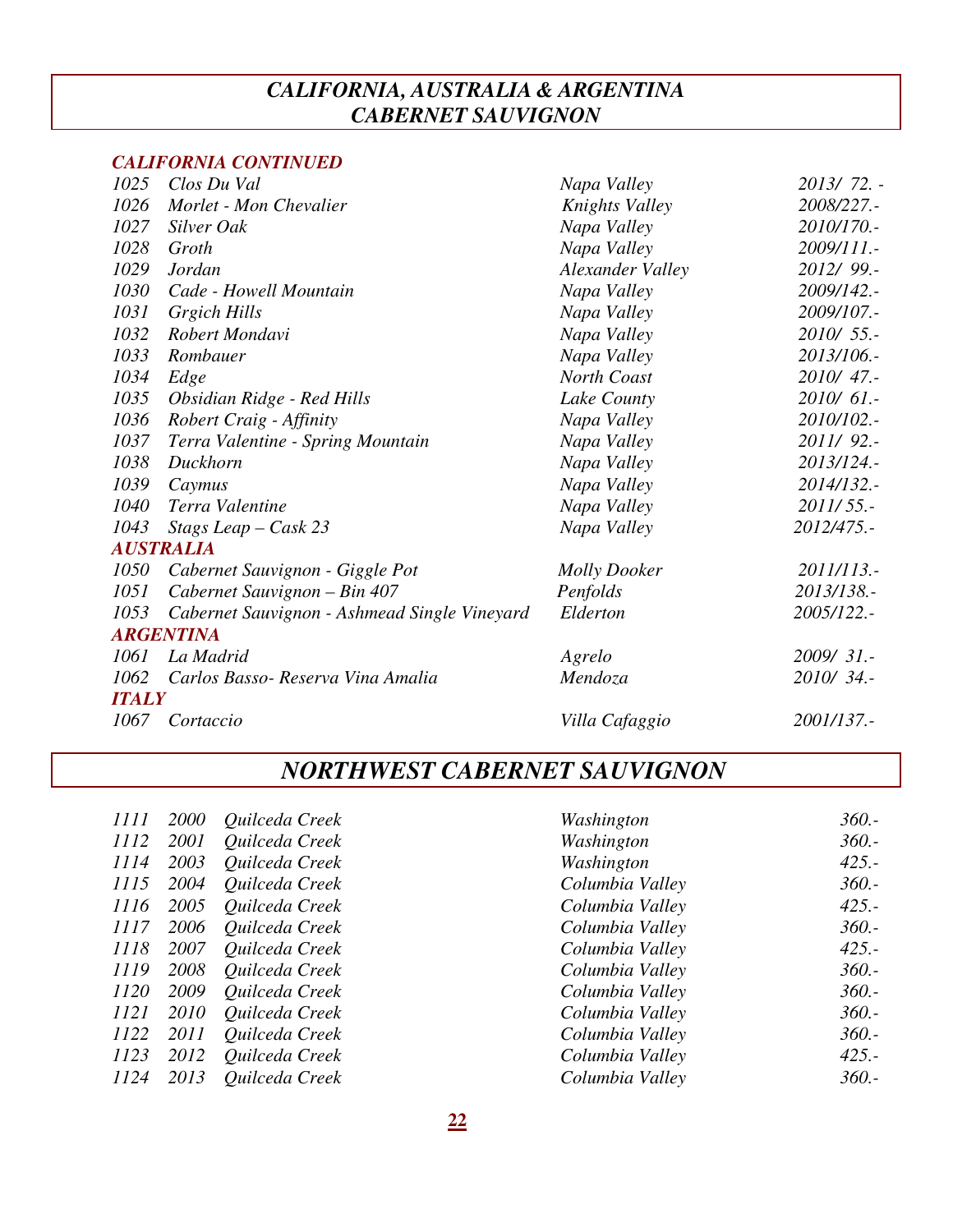# *NORTHWEST CABERNET SAUVIGNON*

| 1131        | Woodward Canyon - Artist Series #21                                     | Washington                | 2013/97.-  |
|-------------|-------------------------------------------------------------------------|---------------------------|------------|
| 1135        | Woodward Canyon - Nelms Road                                            | Washington                | 2014/57.-  |
| 1136        | Woodward Canyon - Old Vines                                             | Washington                | 2013/172.- |
| 1141        | Leonetti Cellars                                                        | Walla Walla Valley        | 2009/170.- |
| 1142        | Leonetti Cellars                                                        | Walla Walla Valley        | 2010/170.- |
| 1143        | Leonetti Cellars                                                        | Walla Walla Valley        | 2011/170.- |
| 1144        | Leonetti Cellars                                                        | Walla Walla Valley        | 2012/170.- |
|             | 1145 Leonetti Cellars                                                   | Walla Walla Valley        | 2013/170.- |
| 1150        | Donedei                                                                 | Columbia Valley           | 2009/90.-  |
| <i>1151</i> | <b>Three Rivers Winery</b>                                              | Columbia Valley           | 2013/41.-  |
| 1152        | Chateau Ste. Michelle - Cold Creek                                      | Columbia Valley           | 2010/68 .- |
| 1153        | Andrake                                                                 | Washington                | 2003/87.-  |
| 1154        | <b>Smasne</b>                                                           | Yakima Valley             | 2004/87.-  |
| 1155        | Kestrel                                                                 | Yakima Valley             | 2013/52 .- |
| 1156        | Syzygy                                                                  | Columbia Valley           | 2008/84.-  |
| 1158        | Seven Hills                                                             | Columbia Valley           | 2012/59.-  |
| 1159        | Robert Karl                                                             | Horse Heaven Hills        | 2012/72.-  |
| 1160        | Canoe Ridge                                                             | Columbia Valley           | 2013/55.-  |
| 1161        | L' Ecole No 41                                                          | Walla Walla Valley        | 2013/87.-  |
| 1162        | <b>Mercer Estates</b>                                                   | Columbia Valley           | 2008/45.-  |
| 1164        | Gamache Estate                                                          | Columbia Valley           | 2008/60 .- |
| 1165        | Forgeron                                                                | Columbia Valley           | 2010/72 .- |
| 1167        | K Vintners - Stoneridge                                                 | Washington                | 2009/94.-  |
| 1168        | Abeja                                                                   | Columbia Valley           | 2012/102.- |
| 1169        | <b>Novelty Hill</b>                                                     | Columbia Valley           | 2012/55.-  |
| 1170        | Buty - Champoux Vineyard<br>78% Cabernet Sauvignon / 22% Cabernet Franc | <b>Horse Heaven Hills</b> | 2010/142.- |
| 1171        | Baer - Callisto                                                         | Columbia Valley           | 2010/99.-  |
| 1172        | Columbia Crest H3                                                       | Horse Heaven Hills        | 2013/36.-  |
| 1173        | Forgeron                                                                | Columbia Valley           | 2010/76.-  |
| 1174        | Owen Roe - Sharecropper's                                               | Columbia Valley           | 2013/39.-  |
| 1176        | K Vintners - The Creator                                                | Walla Walla Valley        | 2010/127.- |
|             | 70% Cabernet Sauvignon / 30% Syrah                                      |                           |            |
| 1177        | Dunham XVI                                                              | Columbia Valley           | 2010/92 .- |
| 1178        | <b>Airfield Estates</b>                                                 | Yakima Valley             | 2012/47.-  |
| 1179        | Betz - Pere de Famille                                                  | Columbia Valley           | 2011/152.- |
| 1180        | Duckhorn - Canvasback                                                   | <b>Red Mountain</b>       | 2013/72.-  |
| <i>1181</i> | Upchurch                                                                | <b>Red Mountain</b>       | 2011/122.- |
| 1182        | Long Shadows - Feather                                                  | Columbia Valley           | 2012/122.- |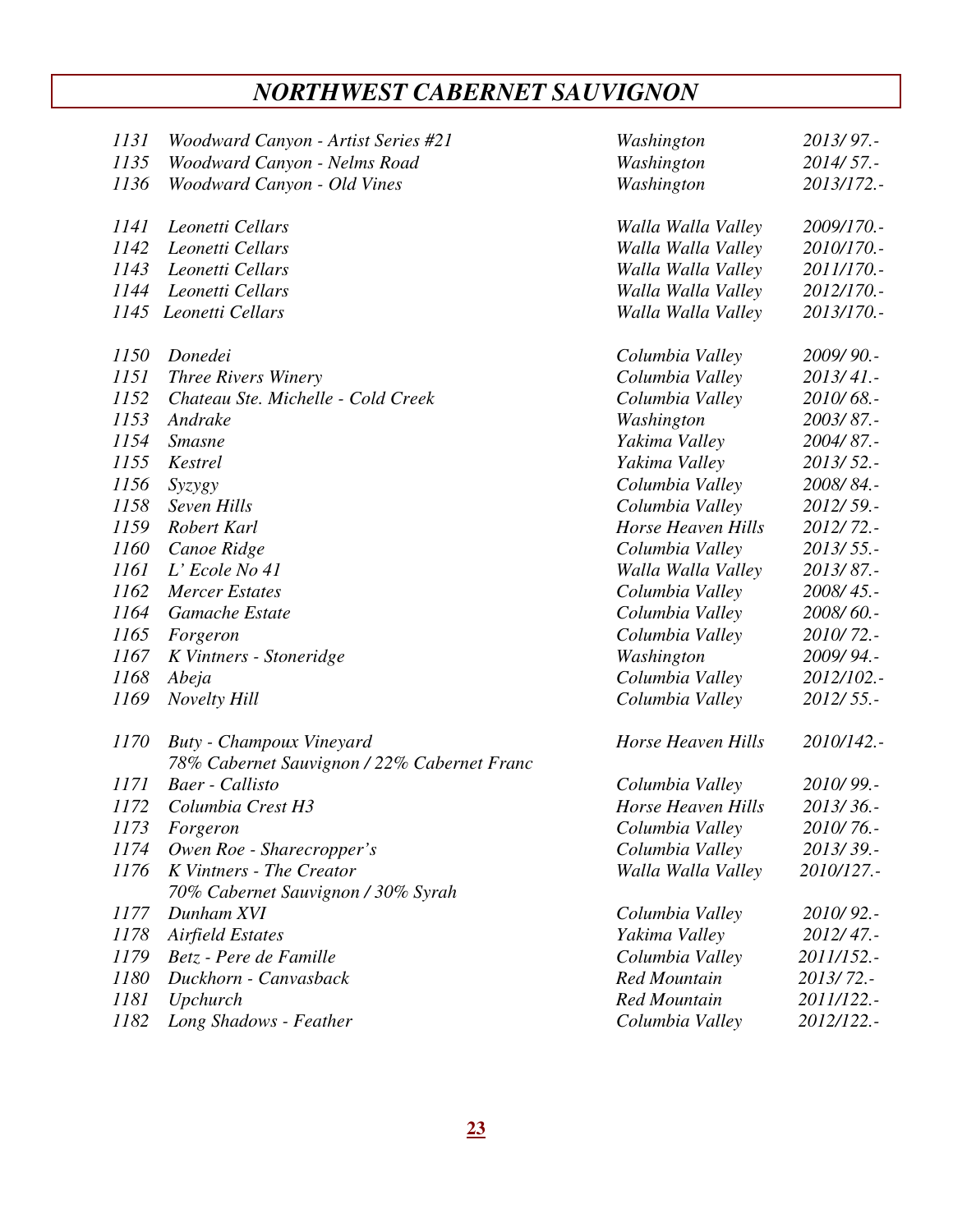# *CLASSIFIED BORDEAUX*

### *FIRST GROWTH / PAUILLAC*

| 1200 | Chateau Lafite Rothschild                        | 2004 | 1200.-   |
|------|--------------------------------------------------|------|----------|
| 1202 | Chateau Mouton Rothschild                        | 2003 | $600. -$ |
| 1204 | Chateau Mouton Rothschild                        | 2004 | $750. -$ |
|      | <b>SECOND GROWTH / PAUILLAC</b>                  |      |          |
| 1210 | Chateau Pichon-Longueville - Comtesse De Lalande | 2001 | $150. -$ |
| 1212 | Chateau Pichon-Longueville - Comtesse De Lalande | 2003 | $300 -$  |
| 1214 | Chateau Pichon-Longueville - Comtesse De Lalande | 2004 | $190. -$ |
|      | <b>SECOND GROWTH / ST. ESTEPHE</b>               |      |          |
| 1218 | Chateau Cos d'Estournel                          | 2004 | $240. -$ |
| 1220 | Chateau Cos d' Estournel                         | 2005 | $600. -$ |
|      | <b>SECOND GROWTH / ST. JULIEN</b>                |      |          |
| 1223 | Château Leoville Barton                          | 2012 | $158. -$ |
| 1224 | Chateau Gruaud-Larose                            | 2007 | 102.     |
| 1225 | Chateau Leoville - Las Cases                     | 2011 | $377. -$ |
|      | <b>THIRD GROWTH / MARGAUX</b>                    |      |          |
| 1226 | Chateau Malescot St. Exupery                     | 2006 | $170. -$ |
|      | <b>FIFTH GROWTH / PAUILLAC</b>                   |      |          |
| 1236 | Chateau Haut Bages Liberal                       | 2006 | $130. -$ |
| 1238 | Chateau Lynch Bages                              | 2004 | $245. -$ |
| 1240 | Chateau Lynch Bages                              | 2012 | $245. -$ |
| 1241 | Chateau Pontet-Canet                             | 2012 | $245. -$ |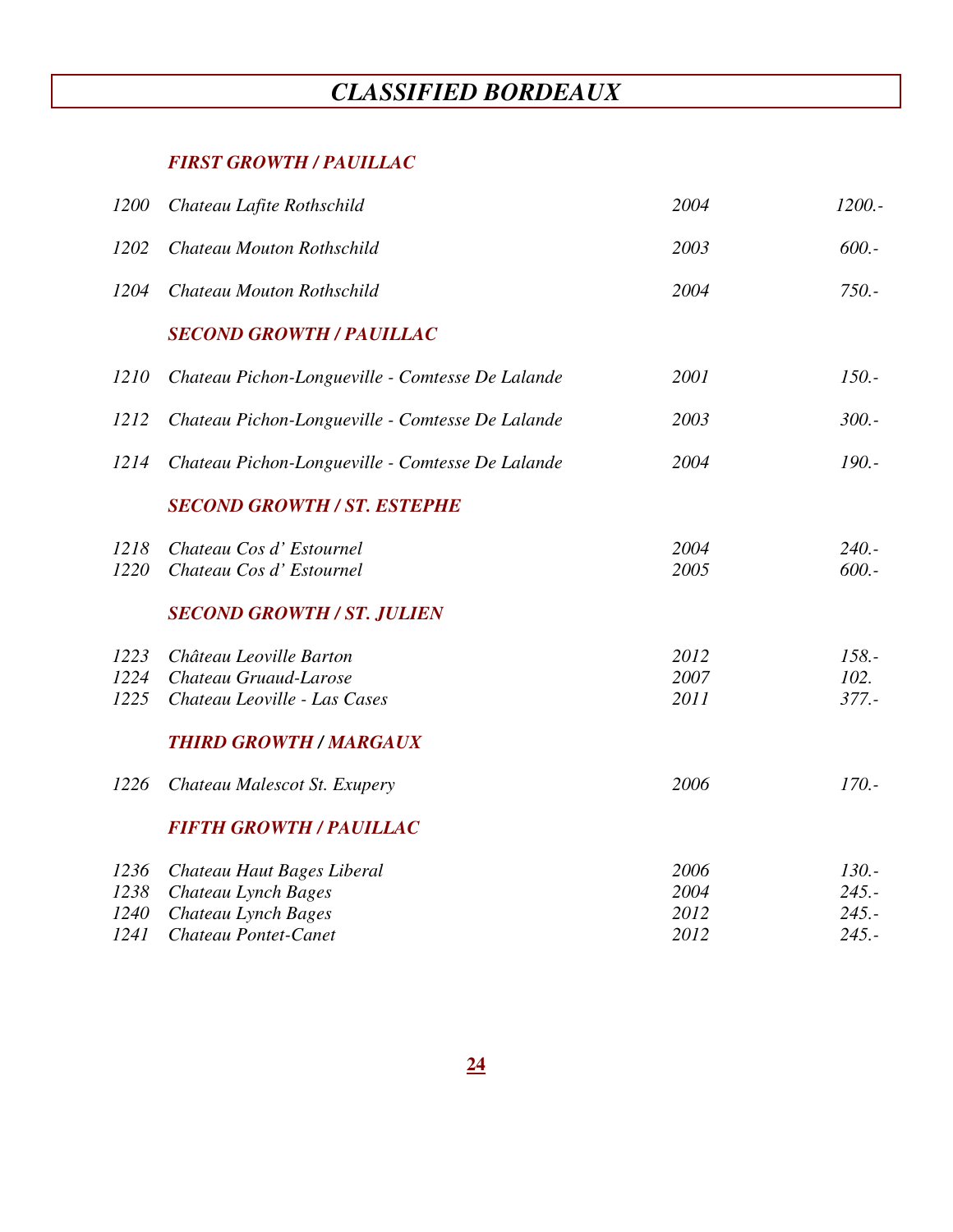# *BORDEAUX / LEFT BANK*

#### *PAUILLAC*

| 1252 | Chateau Fonbadet                       | 2011          | $90. -$  |
|------|----------------------------------------|---------------|----------|
| 1253 | Moulin de Duhart                       | 2010          | $105. -$ |
| 1222 | Domaine Barons de Rothschild - Legende | 2012          | $110. -$ |
|      |                                        |               |          |
| 1261 | Chateau Haut Brion                     | 2003          | $950. -$ |
| 1263 | Chateau La Mission Haut Brion          | 2003          | $445. -$ |
| 1265 | Chateau La Mission Haut Brion          | 2004          | $315. -$ |
| 1267 | Chateau Smith Havt Lafite              | 2005          | $400. -$ |
|      | <b>MARGAUX</b>                         |               |          |
| 1270 | Labastide Dauzac                       | 2010          | $95. -$  |
|      | <b>SAINT – ESTEPHE</b>                 |               |          |
| 1272 | Marquis de Calon                       | 2012          | $75. -$  |
|      |                                        | <b>GRAVES</b> |          |

# *BORDEAUX / RIGHT BANK*

### *POMEROL*

| 1282        | Chateau L'Evangile      | 2003 | $365. -$ |
|-------------|-------------------------|------|----------|
| 1284        | Chateau L'Evangile      | 2002 | 440.-    |
|             | <b>ST. EMILION</b>      |      |          |
| <i>1290</i> | Chateau Angelus         | 2005 | $750. -$ |
| 1292        | Chateau Croix de Labrie | 2000 | $252 -$  |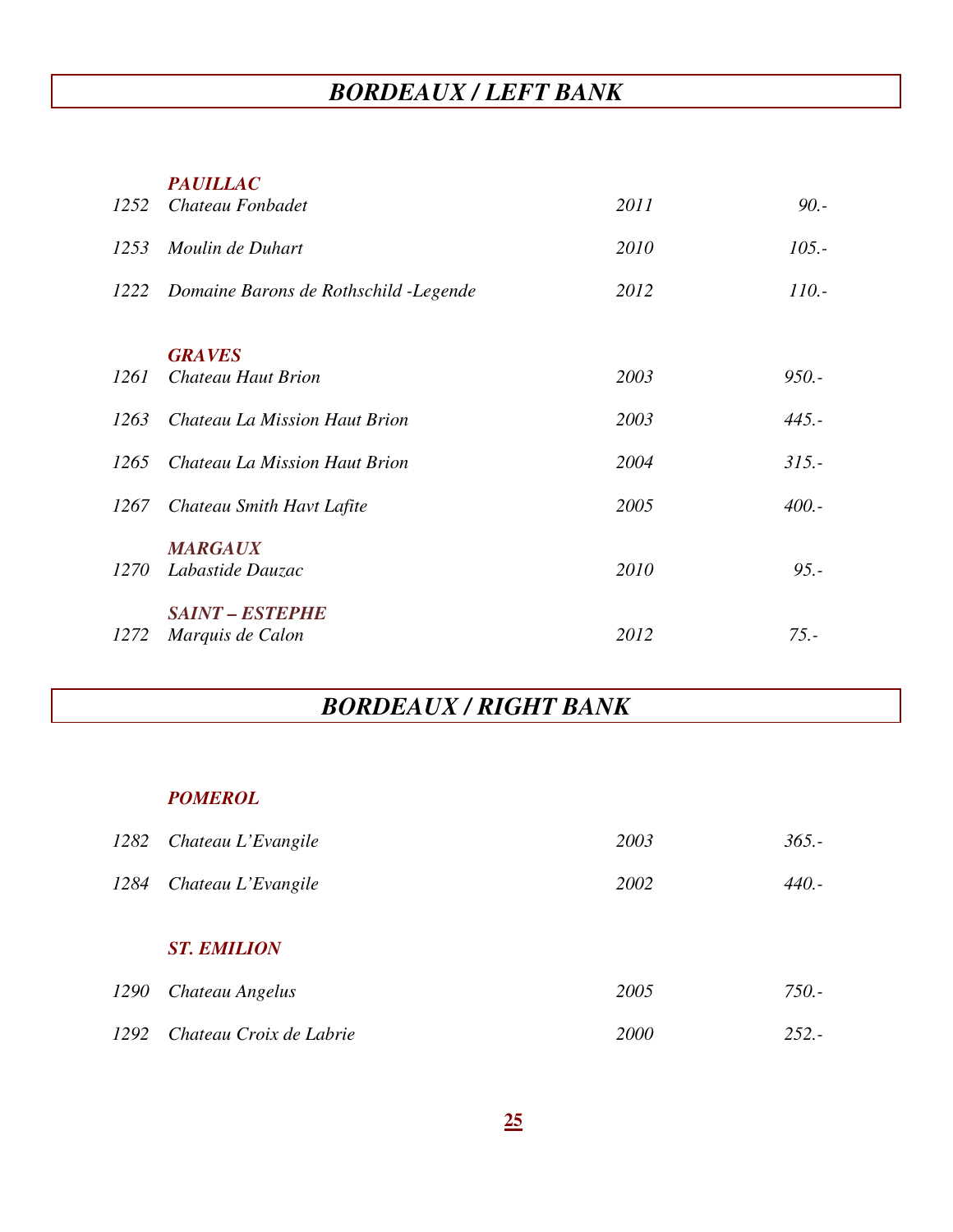# *DESSERT WINES*

### *SAUTERNES*

| 1330<br>1340    | Chateau Roumieu-Lacoste<br>Chateau du Seuil - Cerons                                               | 2010/42 .-<br>$2010/55$ . | half bottle<br>500 ml      |
|-----------------|----------------------------------------------------------------------------------------------------|---------------------------|----------------------------|
| <b>MUSCAT</b>   |                                                                                                    |                           |                            |
| 1350            | Domaine de Durban - Beaumes-de-Venise                                                              | 2004/32.                  | half bottle                |
| 1352            | Quady Essensia - Orange Muscat                                                                     | 2012/31.-                 | half bottle                |
| <b>CANADA</b>   |                                                                                                    |                           |                            |
| 1360            | Ice Wine<br><b>Inniskillan</b>                                                                     | 2007/78 .-                | half bottle                |
| <b>PORTUGAL</b> |                                                                                                    |                           |                            |
| 1375<br>1376    | Dow Wood Aged Vintage Port<br><b>Grahams</b>                                                       | 1985/200 .-<br>2000/114.- | full bottle<br>half bottle |
|                 |                                                                                                    |                           |                            |
| <b>FRANCE</b>   |                                                                                                    |                           |                            |
| 1378            | Banyuls - Domaine Du MasBlanc                                                                      | 2006/62 .-                | half bottle                |
| <b>GERMANY</b>  |                                                                                                    |                           |                            |
| 1380            | Riesling Auslese / Thanisch - Berncastler Doctor Mosel                                             | 2001/75.-                 | half bottle                |
| 1382            | Beerenauslese Riesling / Schloss Schonborn<br>Rheingau                                             | 2004/170.-                | half bottle                |
|                 | <b>WASHINGTON</b>                                                                                  |                           |                            |
| 1383<br>1385    | Gard - Riesling Ice Wine<br>Columbia Valley<br>Novelty Hill - Late Harvest SemillonColumbia Valley | 2010/60.-<br>2007/65.-    | half bottle<br>full bottle |
|                 |                                                                                                    |                           |                            |